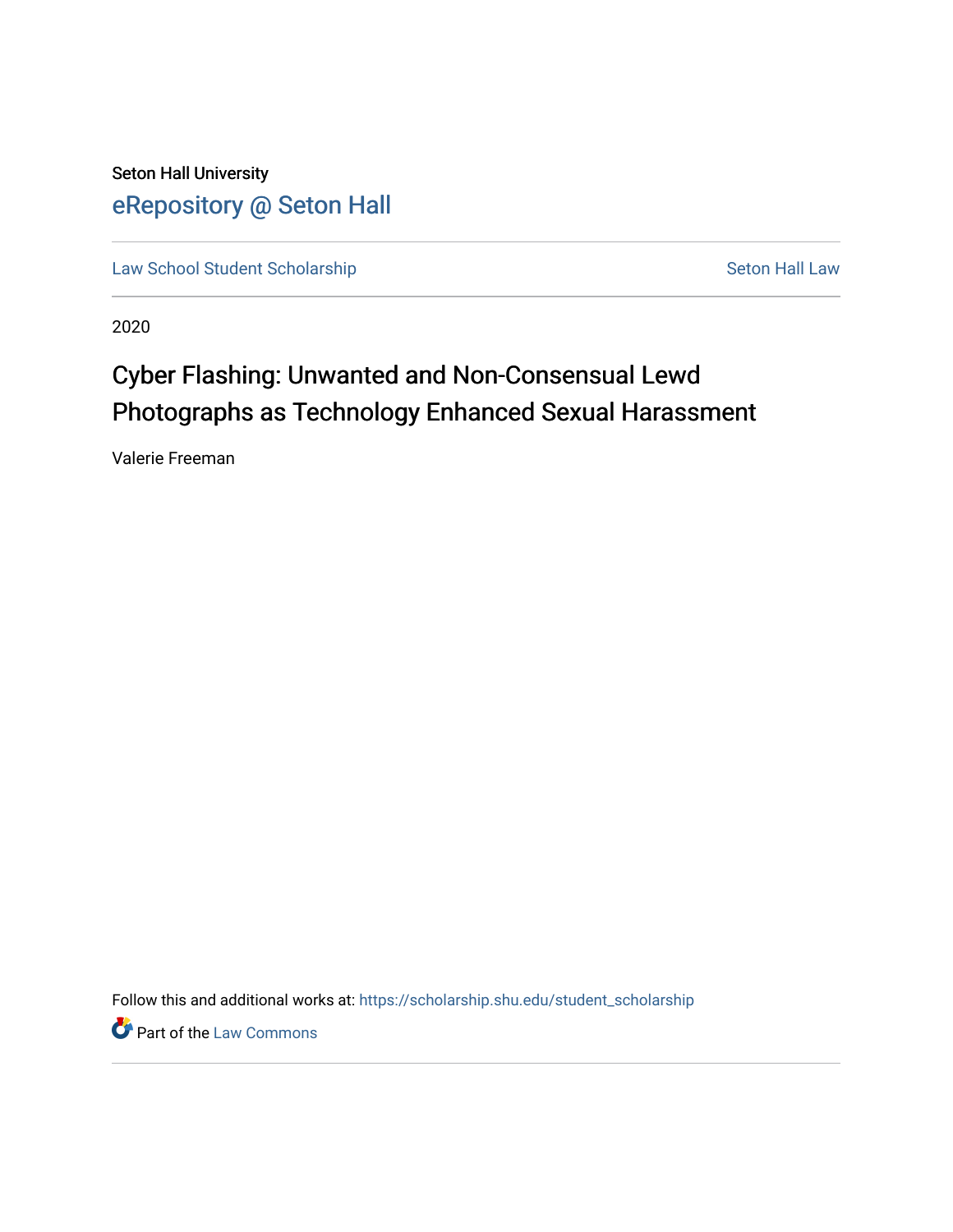### **Table of Contents**

| $\mathbf{I}$ . |                                                                      |
|----------------|----------------------------------------------------------------------|
| II.            | Cyber Flashing as Sexual Harassment has Real Consequences            |
|                | a. Who is Affected by Cyber Flashing and is it a Common              |
|                | b. Consequences and Harm to Women if Continued Non-Regulation8       |
| III.           |                                                                      |
|                | a. The Texas Response to "Dick Pic" Problem: Its Aims, Potential for |
|                | b. Proposal for Further States to Adopt Similar Statutes Aimed at    |
| IV.            |                                                                      |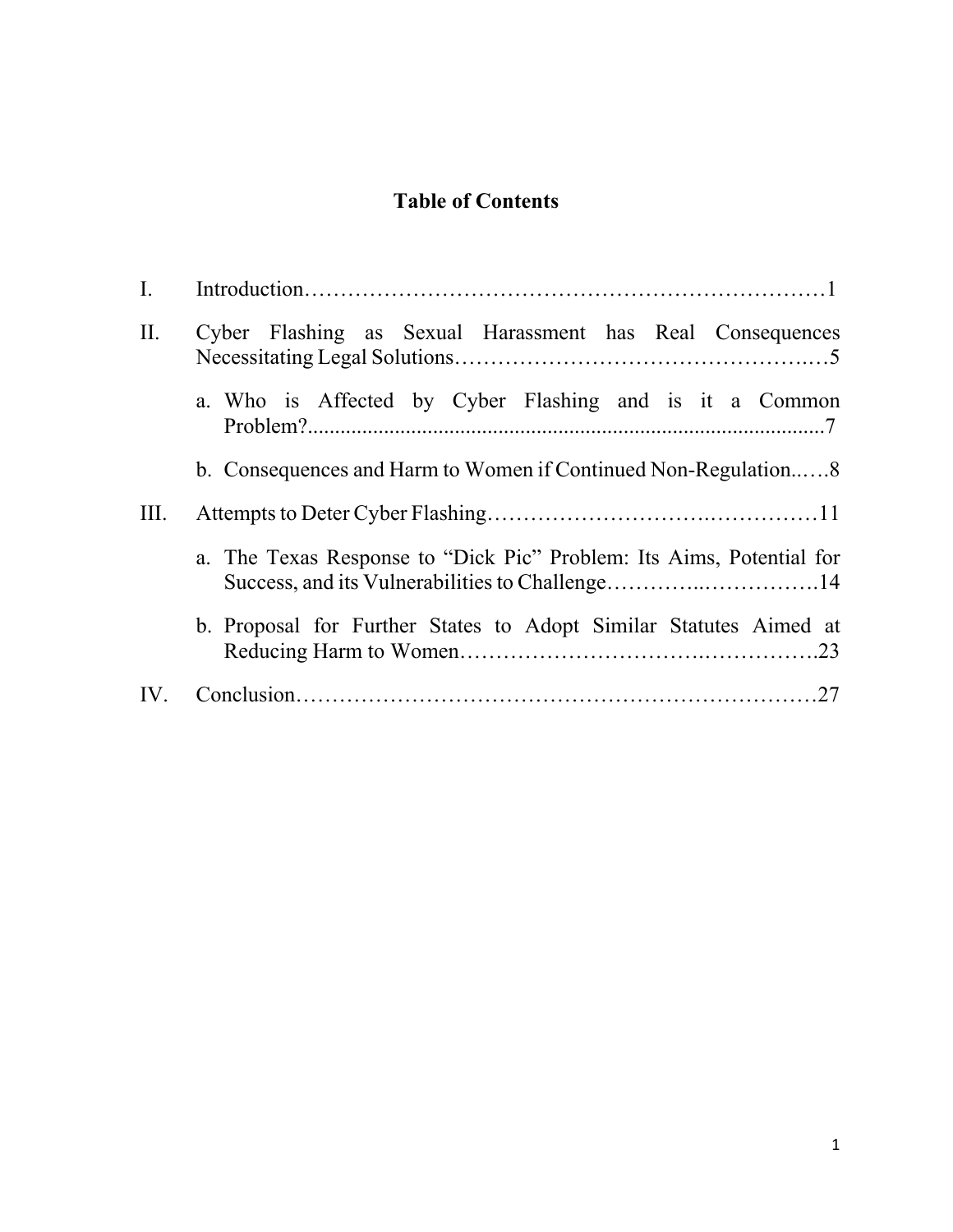#### **I. Introduction**

Cyber flashing is defined as "sharing sexually explicit images via digital technologies (e.g., text messaging, instant social media, or Bluetooth) to unsuspecting or non-consenting recipients."1 The term cyber flashing is inclusive of self-produced lewd content such as images of a man's penis in what is referred to in modern society as "dick pics."2 In March 2019, Whitney Wolfe Herd, the CEO of feminist dating app Bumble, testified on behalf of a bill in Texas that for the first time criminalized cyber flashing in the state.<sup>3</sup> In the course of her testimony, she implored lawmakers to take action: "if indecent exposure is a crime on the streets, then why is it not on your phone or computer? … [A]s tech companies, we can only do so much. Please help us fill the gaps where we fall short."<sup>4</sup> She lamented that "[u]nsolicited dick pics have become a ubiquitous part of modern life." $5$ 

To date, there is limited data on the prevalence of cyber flashing in the United States, but the data that does exist indicates that it is a common place phenomenon.<sup>6</sup> A 2017 Pew Research poll found that 52% of young women and 37% of young men between 18 to 29 years old say they

<sup>&</sup>lt;sup>1</sup> Craig A. Harper et al., *Delineating non-consensual sexual image offending: Towards an empirical approach,* PSYARXIV (June 12,2019) https://www.psyarxiv.com/pydn.<br><sup>2</sup> *Id.* (citing Wailing & Pym, *'C'mon, no one wants a dick pic': Exploring the cultural framings of the 'dick pic' in* 

*contemporary online publics*, 28 J. GENDER STUD. 70-85 (Oct. 2017) https://www.doi.org/10.1080/09589236.2017.1394821).

<sup>3</sup> Arwa Mahdawi, *Put it Away: Texas passes law banning dick pics*, THE GUARDIAN (Sept. 7, 2019)

https://www.theguardian.com/commentisfree/2019/sep/07/texas-passes-law-against-dick-pics-week-in-patriarchy. 4 Nicole Cobler, *Bumble founder wants Texas lawmakers to make unwanted sexting a crime*, THE DALLAS MORNING NEWS (Mar. 26, 2017) https://www.dallasnews.com/business/technology/2019/03/26/bumble-founder-wants-texaslawmakers-to-make-unwanted-sexting-a-crime. 5

Mahdawi, *supra* note 3.

<sup>6</sup> *Online Harassment 2017*, PEW RES. CTR. (July 11, 2017) https://www.pewresearch.org/internet/2017/07/11/onlineharassment-2017.8.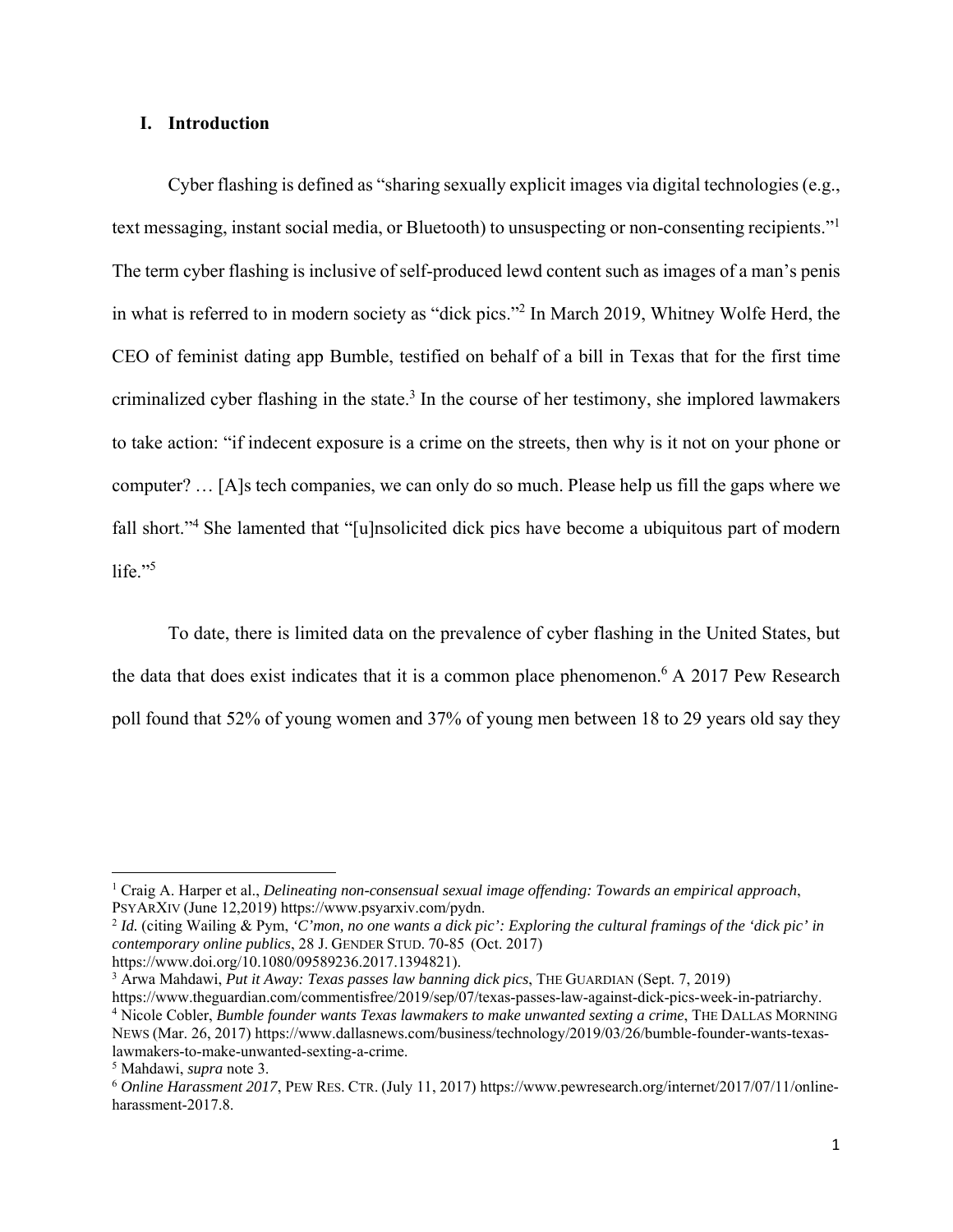have been sent unwanted or nonconsensual sexually explicit images.<sup>7</sup> Eighty three percent of women aged 18 to 29 consider online harassment such as cyber flashing to be a "major problem."

One troubling iteration of cyber flashing utilizes Bluetooth or Apple AirDrop technology to anonymously bombard women in crowded public places with anonymously sent sexually explicit images.<sup>8</sup> Apple's AirDrop feature can send anonymous photographs and messages from one iPhone to any other iPhone within 30 feet of each other, identifying the sender and receiver of any content only by a self-chosen name for the device assigned in the settings of the device.<sup>9</sup> A recipient of AirDropped content is offered a thumbnail preview of the message or photograph and while the content can be dismissed and the sender can repeatedly resend content that must be individually dismissed each time.<sup>10</sup> Crowded trains are a common venue for perpetrators of cyber flashing to send lewd content to women's iPhones via AirDrop in this manner.<sup>11</sup> One such woman reported a photo of an erect penis Airdropped to her phone the moment she sat down and took her iPhone out on a busy train.<sup>12</sup> She was the only woman in the car and "she felt targeted."<sup>13</sup> Although she declined the AirDrop request, a preview of the photo displayed on the lock screen.<sup>14</sup> She felt "shocked and grossed out."15 But it didn't end there. She described her panic when, "[the photo] popped up again, and again." She went on, saying, "I started to go into my settings but the … photo

<sup>7</sup> *Id.*, PEW RES. CTR. (July 11, 2017) https://www.pewresearch.org/internet/2017/07/11/online-harassment-2017.8; Mahdawi, *supra* note 3.

<sup>8</sup> Sharon Otterman, *Sending Lewd Nudes to Strangers Could Mean a Year in Jail*, N.Y. TIMES (Nov. 30, 2018) https://www.nytimes.com/2018/11/30/nyregion/airdrop-sexual-harassment.html.

<sup>9</sup> Sophie Gallagher, *'He Was Staring At Me Across The Concourse, His Hands Were Shaking": Why Cyber Flashing Isn't Just A Digital Problem*, HUFFPOST UK (Feb. 5, 2019) https://www.huffingtonpost.co.uk%2Fentry%2Fhe-wasstaring-at-me-across-the-concourse-his-hands-were-shaking-why-cyberflashing-isnt-just-a-digitalproblem\_uk\_5ca1ca0de4b0bc0dacab0dd0&usg=AOvVaw2WwI50QLQR3sjq6Iyel03M [hereinafter Gallagher,

*Sending Lewd Nudes to Strangers*].

 $\frac{10}{11}$  *Id.*  $\frac{11}{1}$ 

<sup>12</sup> Mahdawi, *supra* note 3.

<sup>13</sup> *Id.* 

<sup>14</sup> *Id.*

<sup>15</sup> *Id.*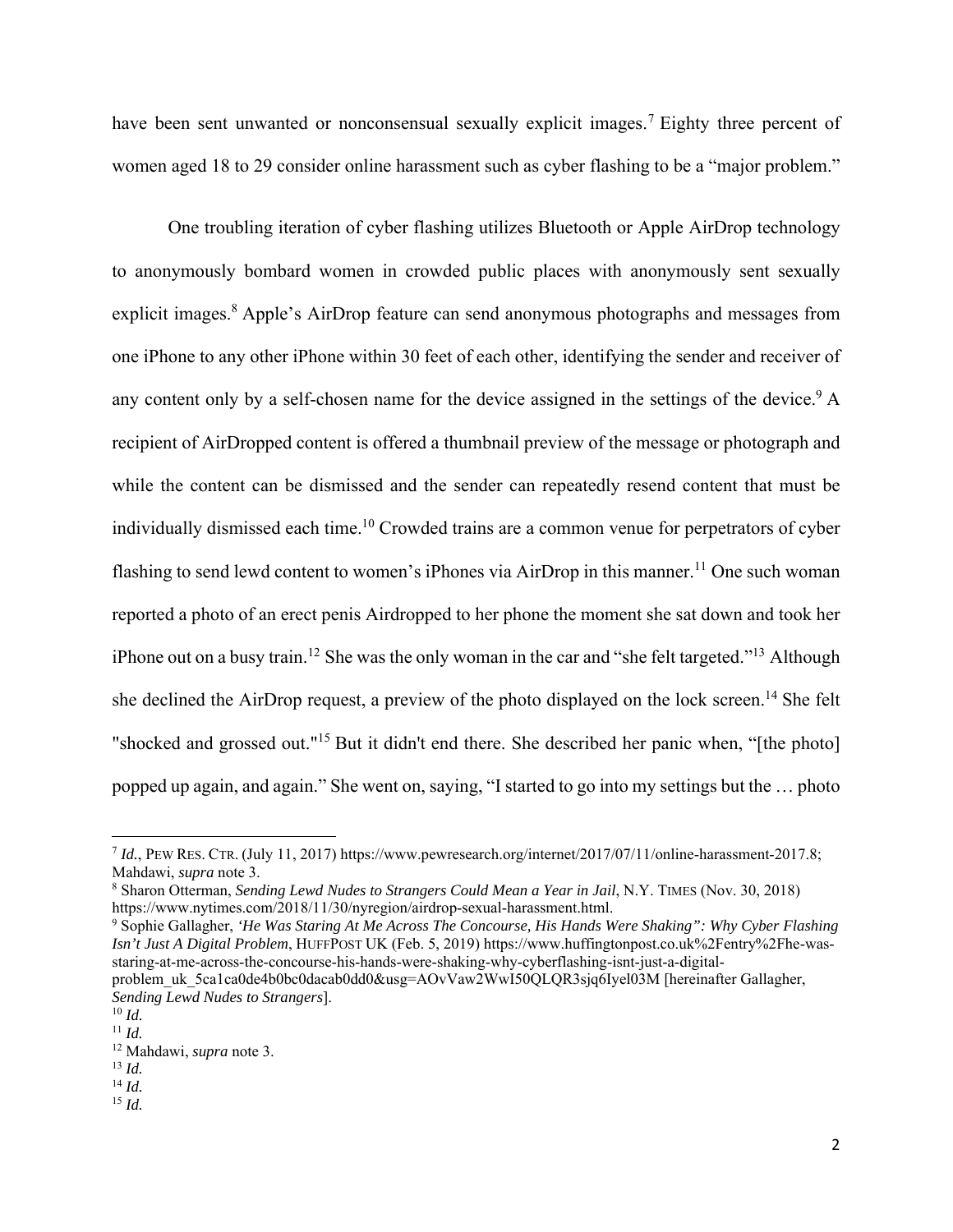kept popping up until I finally switched Airdrop off," she says. "I couldn't work out who did it the [train] was relatively packed and it was just really grim."16

Another young woman reported making eye contact with and being subsequently followed by a man who she suspected to be the person behind the repeated, rapid-fire graphic sexual photographs AirDropped to her phone even while her father accompanied her on a train.<sup>17</sup> Cyber flashing is not limited to crowded trains, however, and takes place in a variety of settings: a lecture hall in the first week as a freshman in college, while out to lunch with coworkers, or from men they only wish to do business with such as a potential landlord or business connections.18 Cyber flashing takes place over more than just AirDrop as well. Perpetrators also utilize private, direct messaging features available on social media and on dating websites and apps to send sexually explicit material without consent.<sup>19</sup>

The reality of cyber flashing can be terrifying and violating.<sup>20</sup> The limited data available on the subject indicates a widespread problem with damaging consequences that is nonetheless not receiving its due attention as an issue worthy of serious examination.<sup>21</sup> In a 2018 New York Times article, Danielle Citron, a law professor at the University of Maryland and author of a book on hate crimes in cyberspace, praised New York City for being the first American municipality to consider and eventually pass a law targeting cyber flashing specifically, but lamented that there were "no statistics tracking the prevalence of cyber flashing" in the United States and that "the entire field

 $16$  *Id.* 

<sup>17</sup> Gallagher, *Sending Lewd Nudes to Strangers*, *supra* note 9.

<sup>18</sup> Otterman, *supra* note 8; Mahdawi, *supra* note 3.

<sup>19</sup> Mahdawi, *supra* note 3.

<sup>20</sup> Sophie Gallagher, *'Violated, Sick, Uncomfortable': 10 Women On Being Sent Unsolicited Dick Pics*, HUFFPOST UK (Oct. 26, 2018) https://www.huffingtonpost.co.uk/entry/it-was-scary-not-knowing-who-might-follow-me-offthe-train-women-talk-about-how-it-feels-to-be-sent-unsolicited-dick-pics\_uk\_5bcec723e4b0d38b587baa52 [hereinafter Gallagher, *Violated, Sick, Uncomfortable*]. 21 Otterman, *supra* note 8.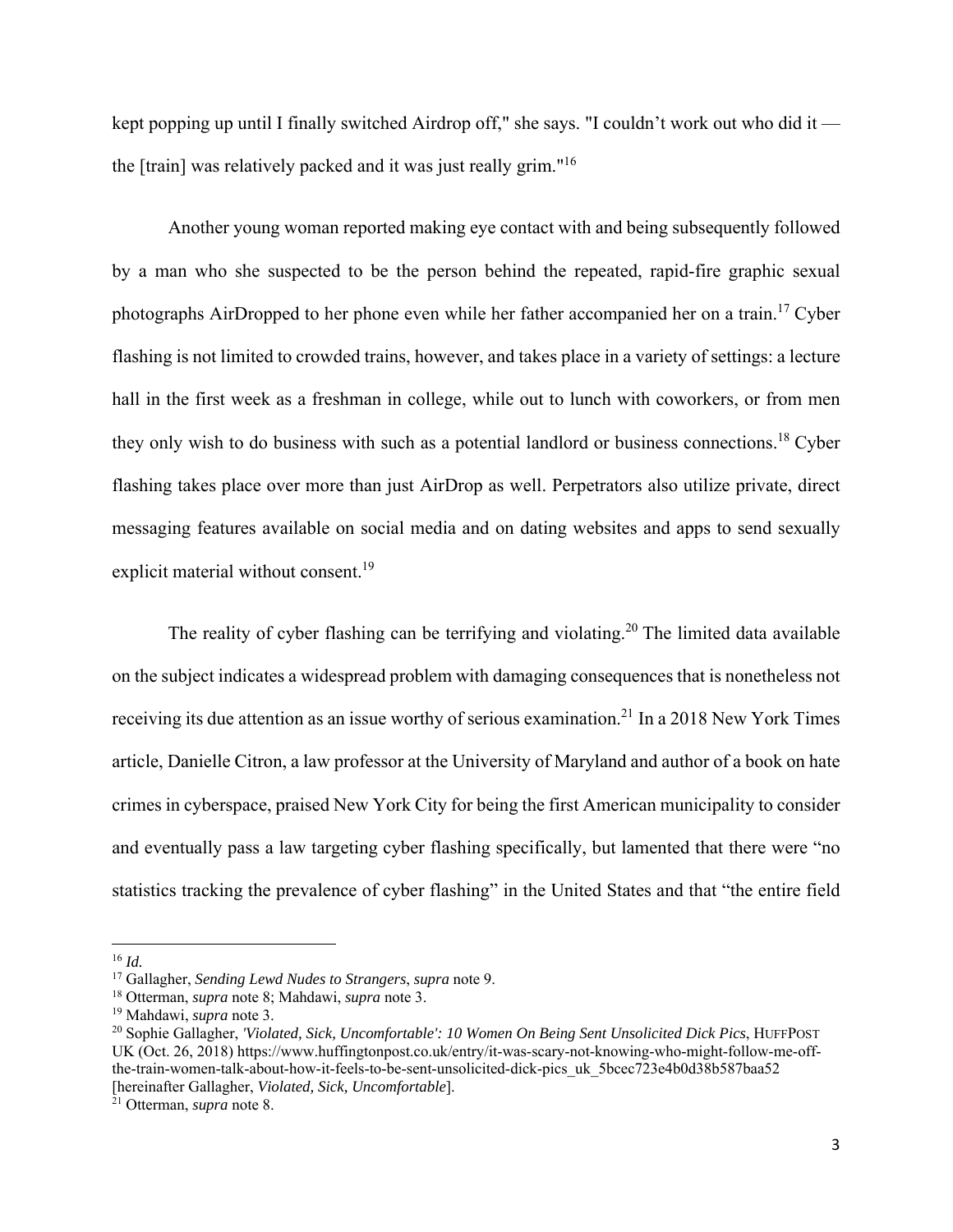of electronic harassment is woefully understudied."22 Professor Citron nonetheless urged that "it is absolutely possible to regulate [cyber flashing] … just like we have telephone harassment laws that have been upheld by federal and state courts."<sup>23</sup>

This paper will describe the importance and status of efforts to curb technology enhanced sexual harassment of women online and over text message via cyber flashing and proposes the adoption of specific legislation across the United States. Part II describes the consequences to women and society when cyber flashing and other related forms of cyber sexual harassment are not regulated. This is a widespread problem for women around the world but more data is needed to record the scope and full consequences of cyber flashing. Next, Part III provides an overview of the inadequate remedies available to women and men who are victims of cyber flashing. Most promising is Texas legislation which became effective in September 2019 that criminalizes cyber flashing, however, it is not without issue. Part III also details the legal challenges and defenses most likely to be raised in opposition to the law and whether changes in the language of the law would better meet the aims it seeks to remedy. This paper ultimately concludes that although the Texas's Penal Code's criminalization of cyber flashing may be the best attempt at deterrence by a U.S. city or state to date, a modified version of the statutory language that is less susceptible to First Amendment overbreadth challenges should be adopted in other states. This paper recommends the adoption of improved statutory language to strengthen any further iterations of cyber flashing legislation against constitutional challenge..

<sup>22</sup> *Id.*  <sup>23</sup> *Id.*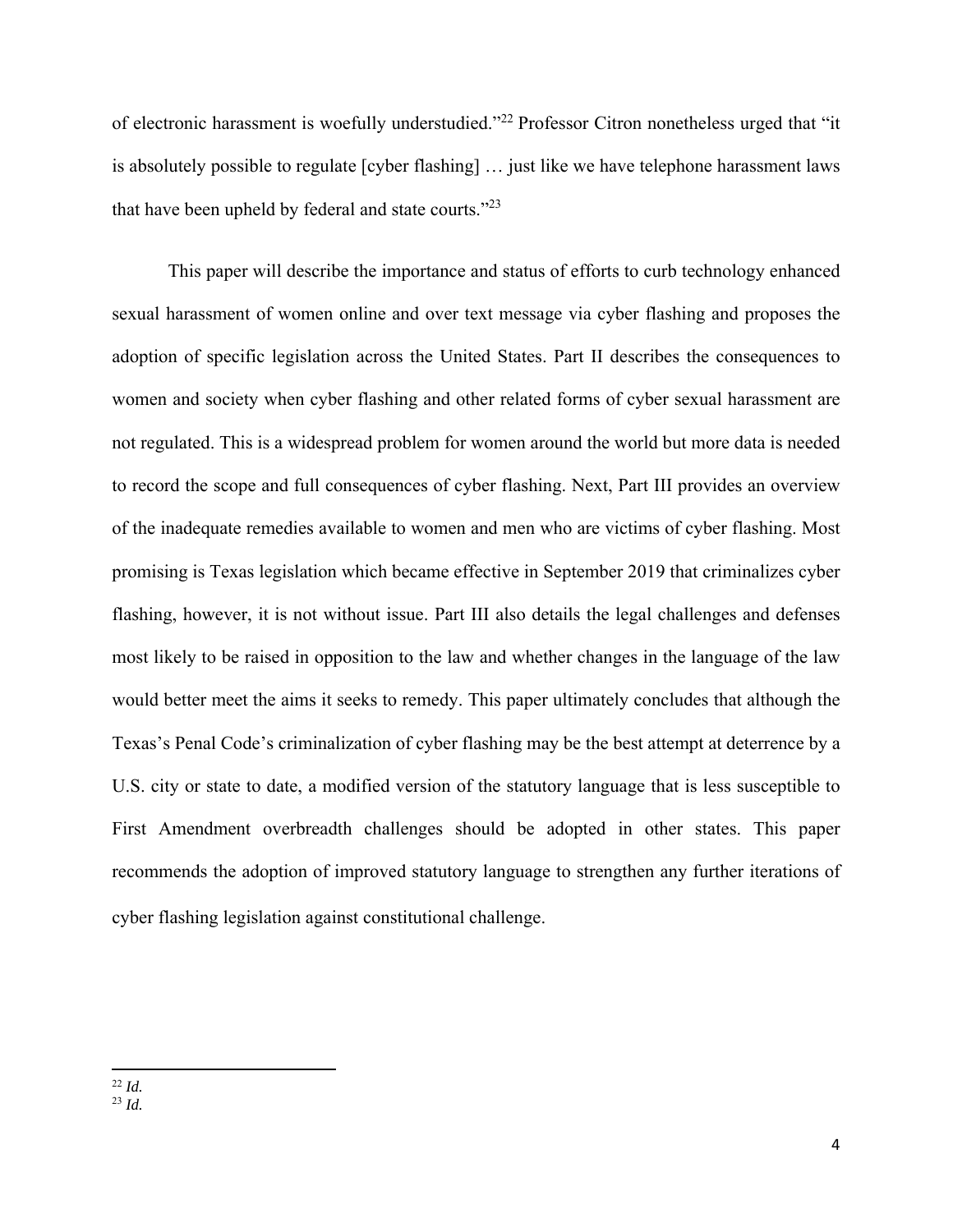### **II. Cyber Flashing as Technology Enhanced Sexual Harassment has Real Consequences Necessitating Legal Solutions**

This section seeks to describe the harms that arise from cyber flashing, particularly to women. Women in the United States continue to face barriers to achieving equality with men.<sup>24</sup> Women in the United States have the lowest labor force participation levels for college educated women than more than twenty other first world countries,<sup>25</sup> and the well-documented pay gap in between women and men's earned income, although narrowing on the whole,  $26$  is reported to be growing rather than shrinking in some American industries.<sup>27</sup> While both men and women can be victims of harassment, women—especially young women—are "disproportionately targeted by sexualized forms of abuse."<sup>28</sup> "Compared with similarly aged men, women ages 18 to 29 years are more than twice as likely to report being sexually harassed online and are more vulnerable to physical threats and sustained harassment."29 Sexual violence exists on a "continuum of unsafety," where the "brutal rape, the sexually harassing comments, the slap on the face, the grab on the street" are the "everyday, commonplace nature of women's experience of men's behavior that women themselves perceive and/or experience as intimidating, threatening, coercive, or violent" and serve to remind women of their "vulnerability to men."30 Misogynistic conversations and

<sup>&</sup>lt;sup>24</sup> Ariane Hegewisch, et al., *Statutory Routes to Workplace Flexibility in Cross-National Perspective*, INST. FOR WOMEN'S POL'Y RES. (Dec. 21, 2007) http://www.lisdatacenter.org/wp-content/uploads/2011/02/flex-workreport.pdf.<br> $^{25}$  *Id.* 

<sup>25</sup> *Id.* 26 Nikki Graf et al., *The narrowing, but persistent, gender gap in pay*, PEW RES. CTR. (Apr. 9, 2018) http://leametz.pbworks.com/f/Gender%20pay%20gap%20has%20narrowed%2C%20but%20changed%20little%20i n%20past%20decade.pdf.

<sup>27</sup> Sean O'Neil, *Gender pay gap grows*, 241 NEW SCIENTIST 3223, 45 (Mar. 30, 2019) https://doi.org/10.1016/S0262-4079(19)30563-9.

<sup>28</sup> Kalyani Chadha, *Women's Responses to Online Harassment*, 14 INT'L J. COMM. 239-57 (2020) https://ijoc.org/index.php/ijoc/article/view/11683.

 $^{29}$  *Id.* 

<sup>30</sup> Rebecca Hayes & Molly Dragiewicz, *Unsolicited dick pics: Erotica, exhibitionism or entitlement?*, 71 WOMEN'S STUD. INT'L F. 114 (2018) https://doi.org/10.1016/j.wsif.2018.07.001.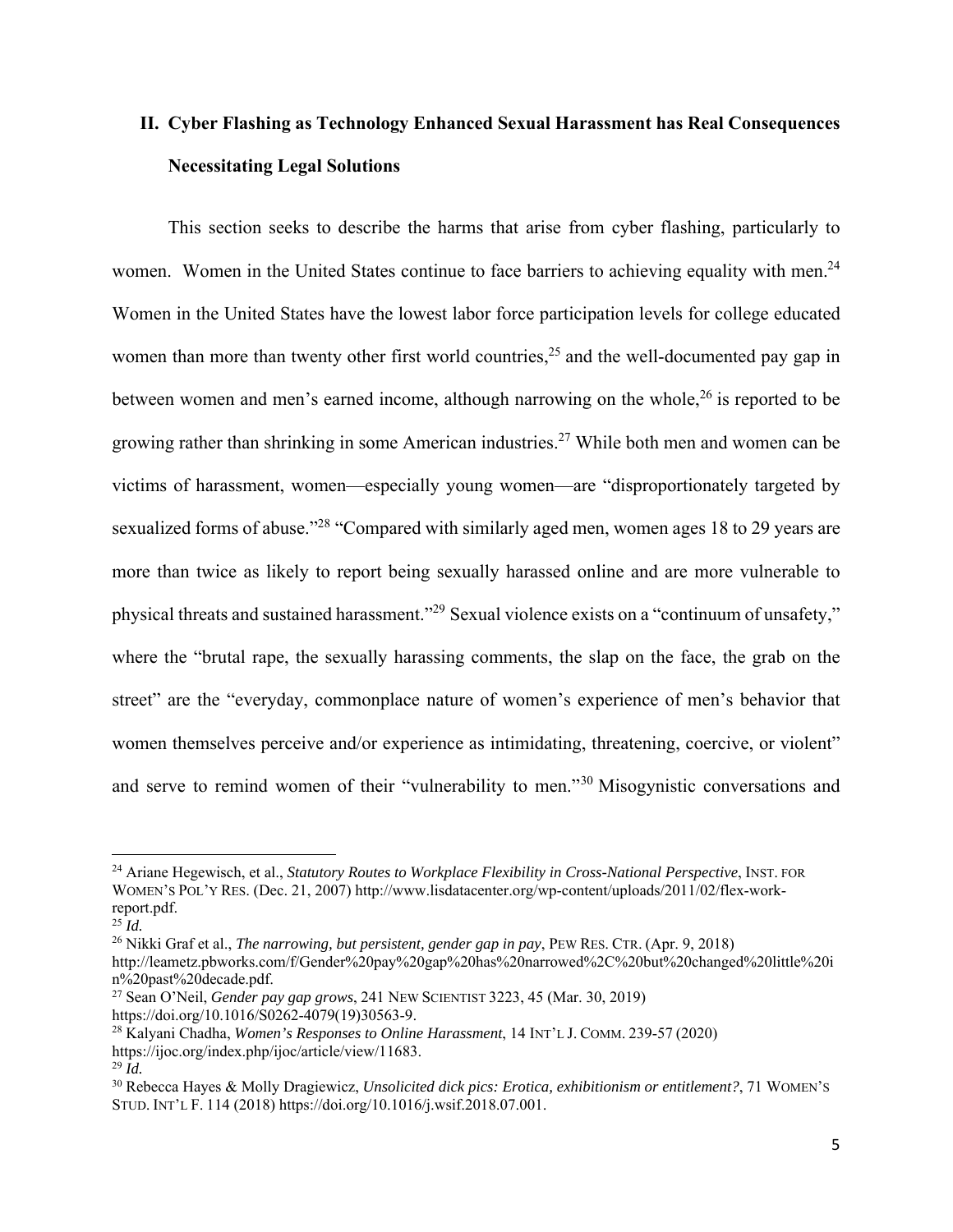sexually aggressive behavior—such as cyber flashing—perpetrated by men in dating apps is a demonstration of men attempting to "position themselves and the feminine subject in ways that reinforce traditional gender hierarchies."31 Women continue to face barriers to an existence free from humiliation or demeaning behavior from some men.<sup>32</sup>

Cyber flashing is but one form of "technology enhanced sexual harassment" on a continuum of offenses involving nonconsensual sexual images sent via digital means.<sup>33</sup> Technology enhanced sexual harassment, inclusive of cyber flashing, can "limit women's confidence and security in public places."<sup>34</sup> Other forms of technology enhanced sexual harassment include revenge porn, defined as the intentional distribution of non-consensual porn, usually perpetrated by an ex-sexual partner.<sup>35</sup> Similar in nature is using what is called "deepfake" pornography," which can be used similarly to revenge porn but instead of misusing genuine photos, a victim's face is essentially superimposed onto a porn actress before distribution online.<sup>36</sup> An older form of technology enhanced sexual harassment is "upskirting" where discrete camera work is used to capture photos and video up women's skirts in public places and then distributed online.<sup>37</sup> Some of these issues have been somewhat more widely regulated because they have been publicly recognized as legal issues for a longer time than cyber flashing, which arose more recently

<sup>31</sup> Laura Thompson, *"I can be your Tinder nightmare": Harassment and misogyny in the online sexual marketplace*, 28 FEMINISM & PSYCHOL. 69-89 (Feb. 8, 2018) https://doi.org/10.1177/0959353517720226.

<sup>32</sup> Hayes & Dragiewicz, *supra* note 30.

<sup>33</sup> Harper, *supra* note 1.

<sup>34</sup> *Id.*

<sup>35</sup> Cara Bayles, *With Online Revenge Porn, The Law Is Still Catching Up*, LAW360 (Mar. 1, 2020, 8:02 PM) https://www.law360.com/articles/1247863.

<sup>36</sup> Rebecca Ruiz, *Deepfakes are about to make revenge porn so much worse*, MASHABLE (June 24, 2018) https://mashable.com/article/deepfakes-revenge-porn-domestic-violence.

<sup>37</sup> Katie O'Malley, *What is Upskirting and When Did It Become a Criminal Offense?*, INDEPENDENT (Apr. 12, 2019) https://www.independent.co.uk/life-style/women/upskirting-illegal-definition-crime-uk-sexual-harassmenta8864636.html.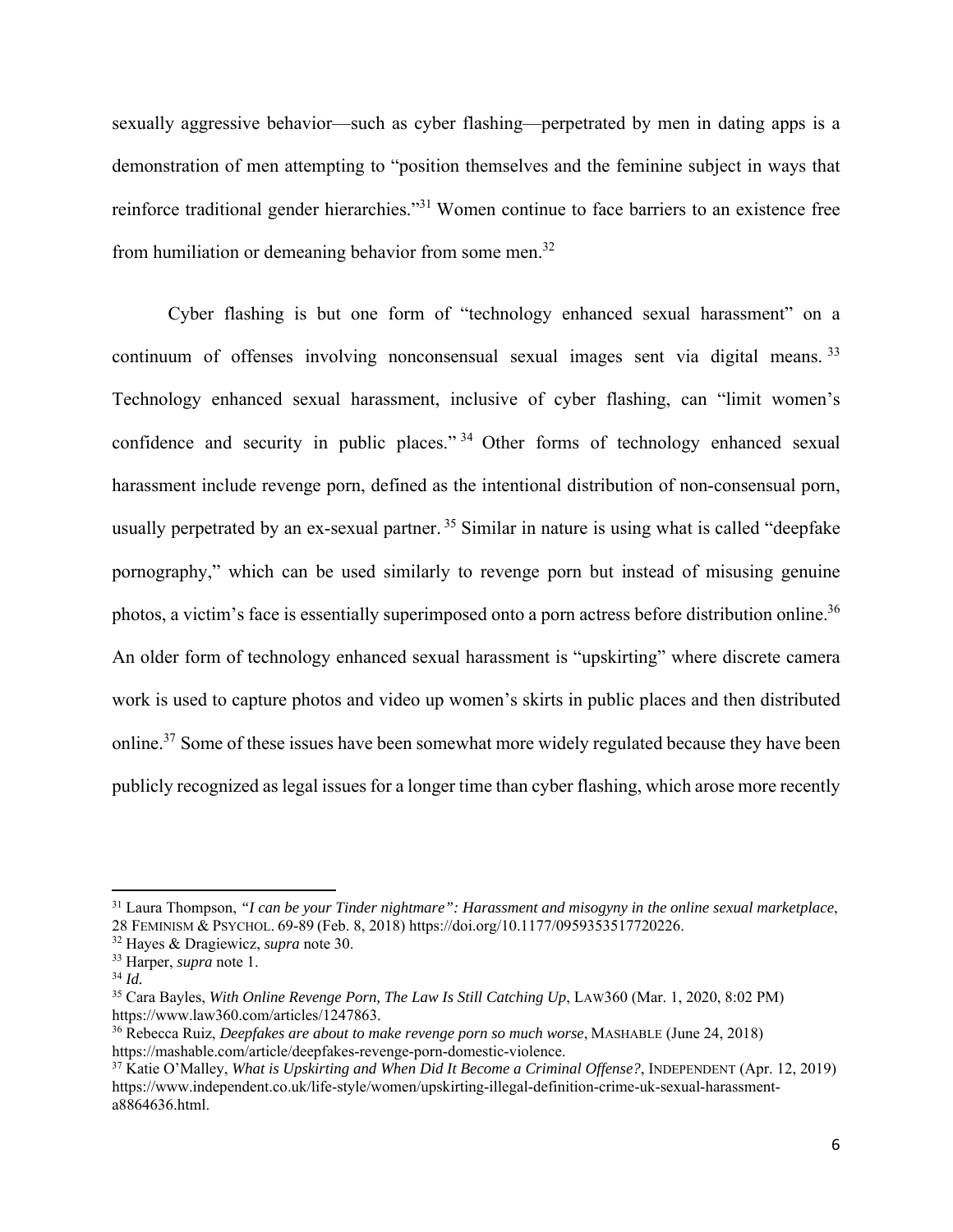as smartphones became commonplace in the last decade.<sup>38</sup> Nonetheless, many of the attempts to legislate solutions for technology enhanced sexual harassment, discussed more in Part III below, have been criticized as remaining inadequate in both scope and remedy.<sup>39</sup>

#### **a. Who is Affected by Cyber Flashing and is it a Common Problem?**

 Cyber flashing is a common occurrence but unfortunately has not been the subject of much research or legislation, in part because its prevalence and scope are not widely understood.<sup>40</sup> There are few empirical statistical inquiries tracking the prevalence of cyber flashing. 41 The Pew Research Center in 2017 reported that "52% of women ages 18 to 34 reported receiving an explicit image they didn't ask for,"<sup>42</sup> and in 2020 published a follow up indicating that figure jumped to 57%. 43 A more in depth inquiry into cyber flashing was published in 2018 by YouGov, an international research data and analytics group headquartered in London. 44 A statistically significant sample of adults aged 18 to 36 years old were polled to gauge the scope of the "dick pic" problem and men and women's impressions of the practice.<sup>45</sup> The results were striking. Close to half (46%) of millennial women aged 18-36 reported receiving a "dick pic," consensual or not, but nine out of ten of those women who received such a photo did not ask for it.<sup>46</sup> Forty-six percent

<sup>38</sup> Morten Birk Hansen Mandau, *Directly in Your Face: A Qualitative Study on the Sending and Receiving of Unsolicited 'Dick Pics' Among Young Adults*, 24 SEXUALITY & CULTURE 72-93 (2020) https://doiorg/10.1007/s12119-019-09626-2.

<sup>39</sup> S. Pashang et. al., *The Mental Health Impact of Cyber Sexual Violence on Youth Identity*, 17 INT. J. MENT.

HEALTH ADDICTION 1119-31 (2019) https://doi.org/10.1007/s11469-018-0032.

<sup>40</sup> Thompson, *supra* note 31. 41 Otterman, *supra* note 8. 42 *Online Harassment 2017*, *supra* note 6.

<sup>&</sup>lt;sup>43</sup> *The Virtues and Downsides of Online Dating*, PEW RES. CTR. (Feb. 6, 2020)<br>https://www.pewresearch.org/internet/2020/02/06/the-virtues-and-downsides-of-online-dating.

<sup>&</sup>lt;sup>44</sup> Matthew Smith, *Four in ten female millennials have been sent an unsolicited penis photo*, YOUGOV: WHAT THE WORLD THINKS (Feb. 15, 2018, 7:00 PM) https://yougov.co.uk/topics/politics/articles-reports/2018/02/16/four-tenfemale-millennials-been-sent-dick-pic.

<sup>45</sup> *Id.*

<sup>46</sup> *Id.*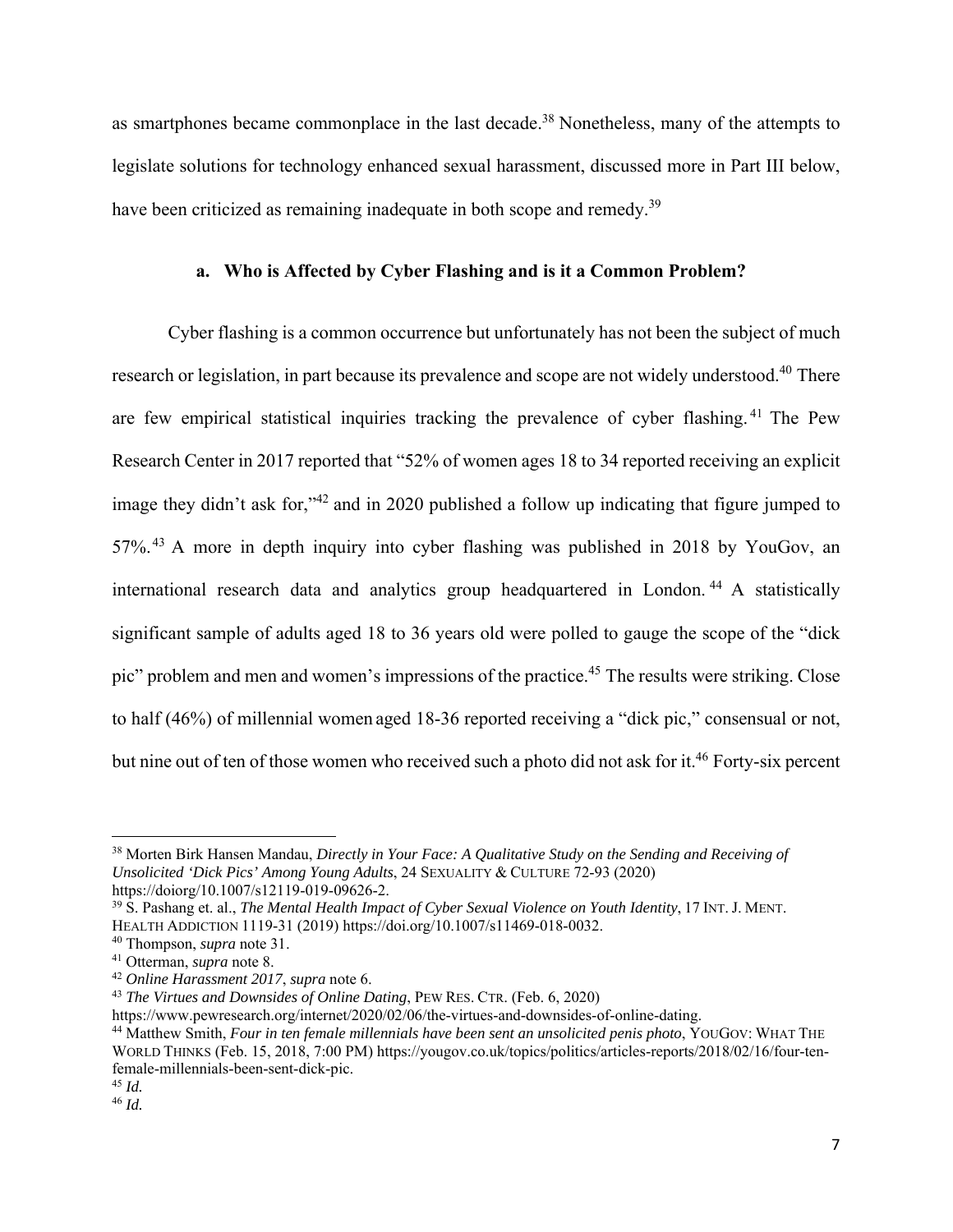of the millennial women who received a "dick pic" were under 18 years old the first time it happened, and "this figure rises to 71% for 18-24 year olds."<sup>47</sup> Likewise, 30% of millennial men who admitted to sending a penis picture did so while they were under 18, and that figure increased to  $44\%$  among 18-24 year olds.<sup>48</sup> In total,  $41\%$  of women aged between 18 and 36 were sent an "unsolicited photo of a man's private parts."<sup>49</sup> For those over 36 years old, penis photos are still a measurable phenomenon but are not as common as for the younger generations of adults and teens. Over one third of 35 to 54 year olds, and 8% of adults age 55 and older, have also been the recipients a nonconsensual photo of a penis.<sup>50</sup> The data indicate that unsolicited penis pictures are commonplace among younger generations.

#### **b. Consequences and Harm to Women if Continued Non-Regulation**

Both gender-based street harassment and sexual harassment occurring without the assistance of technology have well documented detrimental effects on women as a group.<sup>51</sup> Street harassment and sexual harassment affect both the target's quality of life and feelings of safety and autonomy<sup>52</sup> and the economy at large when reduced productivity and wages are taken into account.<sup>53</sup> In the employment setting, "[h]arassment undermines women's workplace authority, reduces them to sexual objects, and reinforces sexist stereotypes about appropriate gender behavior."54 The effects of sexual harassment can also be long lasting: feelings of anger, self-

<sup>47</sup> *Id.*

<sup>48</sup> *Id.*

<sup>49</sup> *Id.*

<sup>50</sup> *Id.*

<sup>51</sup> Maria DelGreco, *Effects of Street Harassment on Anxiety, Depression, and Sleep Quality of College Women*, 82 SEX ROLES 473 (2020) https://doi.org/10.1007/s11199-019-01064-6.

<sup>52</sup> J.N. Houle et al., *The Impact of Sexual Harassment on Depressive Symptoms During the Early Occupational Career*, 1 SOC. MENT. HEALTH 2 89-105 (JULY 2011).

<sup>53</sup> Heather McLaughlin et al., *The Economic and Career Effects of Sexual Harassment on Working Women*, 31 GENDER & SOC'Y 333 (2017).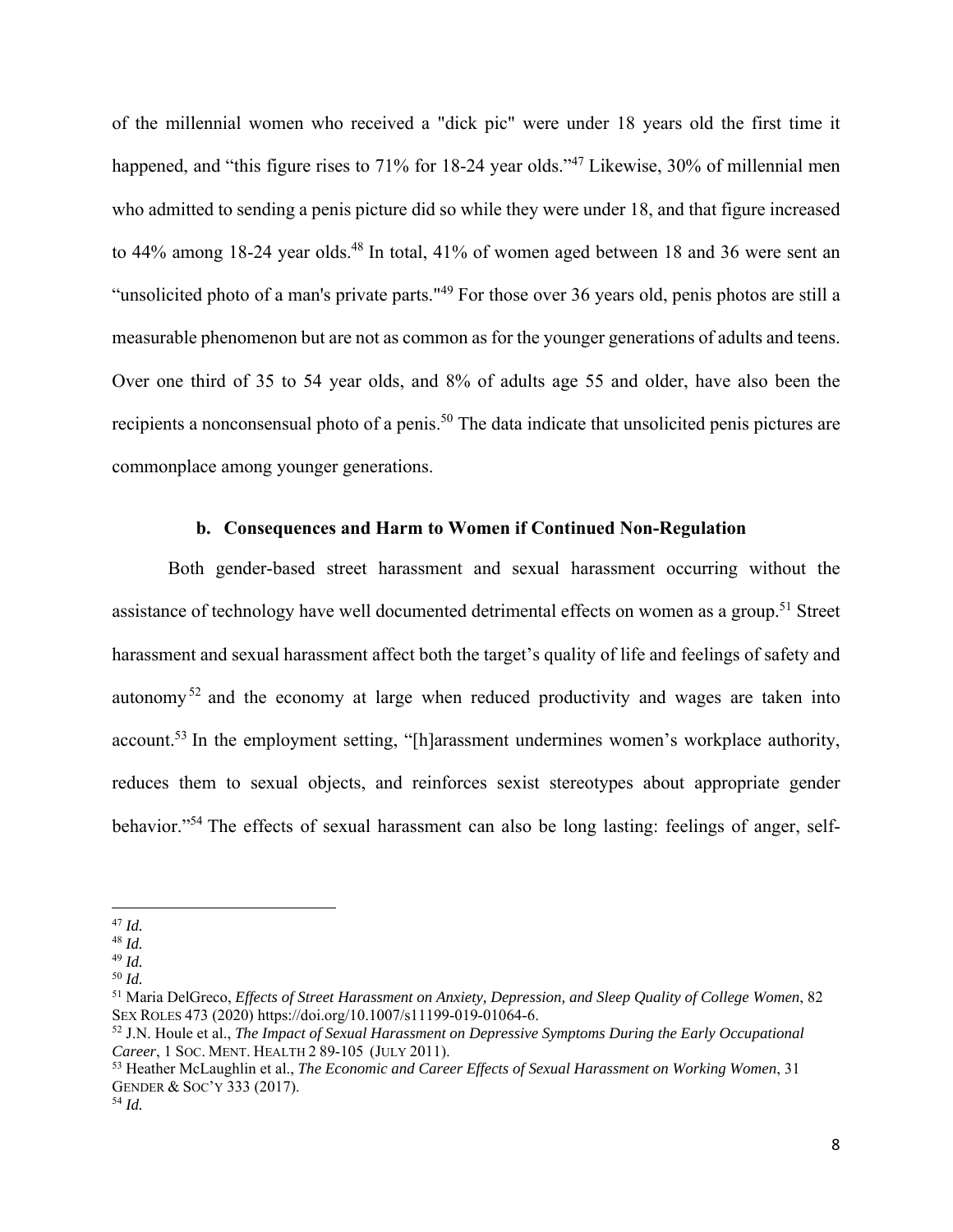doubt, and depressive symptoms can linger nearly a decade after an incident of sexual harassment.<sup>55</sup> Sexual harassment was found to "increase financial stress, largely precipitating job change, and can significantly alter women's career attainment."56 Furthermore, sexual harassment costs the government millions.<sup>57</sup> In 2019, sexual harassment charges filed with the U.S. Equal Employment Opportunity Commission (2019) cost organizations and harassers \$68.2 million, excluding monetary damages awarded through damages awarded through litigation.<sup>58</sup>

In the context of technology enhanced sexual harassment, the consequences can vary just as much as in person sexual harassment. Technology enhanced sexual harassment is a term that includes revenge porn, upskirting, deepfake technology pornography, and cyber flashing.<sup>59</sup> In the context of revenge porn, one woman reported that "hundreds or thousands of people" have harassed her after her ex-boyfriend distributed graphic sexual photographs and videos of her online that went viral.<sup>60</sup> She stated that "whenever a new post went up, she felt as though she'd been 'sexually assaulted at that moment."61 She took to leaving her phone at home to avoid notifications of new uploads or solicitations from strangers, citing that it had become "an abuse machine.62 As for cyber flashing, the effects can be similarly violating and intrusive. Some women have opted to changing their iPhone's name to something like "John's work phone" to deter cyber flashing, reporting that it was effective and "the dick pics stopped immediately."63 For women who wish to

<sup>55</sup> *Id.* 

<sup>56</sup> *Id.* 

<sup>57</sup> U.S. Equal Employment Opportunity Commission, *Charges alleging sexual harassment* (FY 2010 – FY 2019) 2019. Retrieved May 5, 2020. http://eeoc.gov/eeoc/statistics/enforcement/sexual\_harassment\_new.cfm. <sup>58</sup> *Id.*

<sup>59</sup> Harper, *supra* note 1.

<sup>60</sup> Bayles, *supra* note 35.

<sup>61</sup> *Id.* 

<sup>62</sup> *Id.*

<sup>63</sup> Sophie Gallagher, *Cyber Flashing: 70 Women On What It's Like To Be Sent Unsolicited Dick Pics*, HUFFPOST UK (May 21, 2019), https://huffingtonpost.co.uk/entry/cyberflashing-70-women-on-what-its-like-to-be-sent-unsoliciteddick-pics\_uk\_5cd59005e4b0705e47db0195 (interviewing and quoting 70 HuffPost readers who were cyber flashed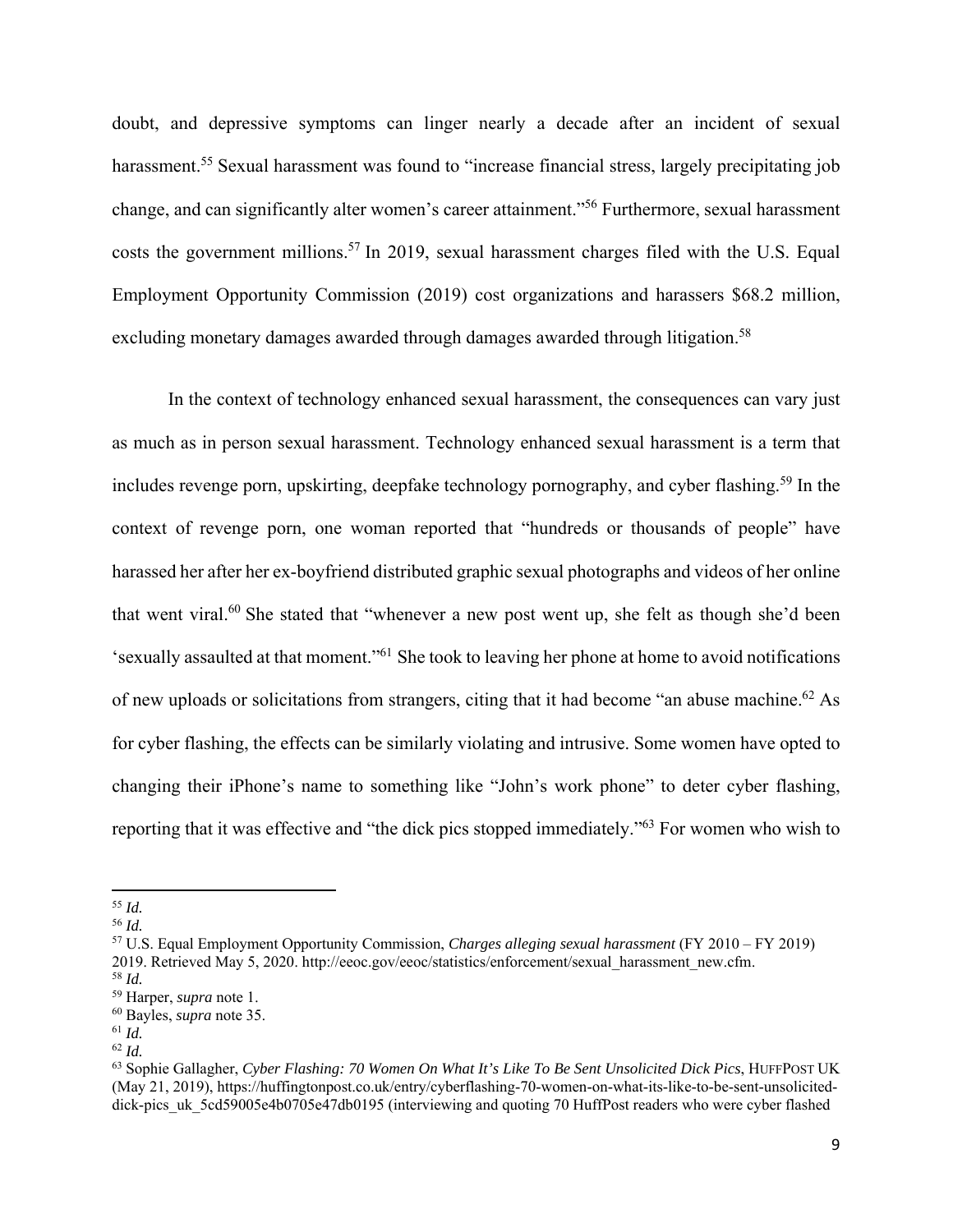enjoy the full functionality of their phone's functions and capability should not have to opt out of a service the iPhone is known for to avoid cyber flashing.<sup>64</sup> Women who were cyber flashed via AirDrop reported feeling violated, exposed, vulnerable, disgusted, frightened, ashamed, confused, shocked, disrespected, that their safety was at risk, and discouraged or nervous about travelling in crowded places. 65

Men and women experience unsolicited dick pics differently. Noting that a previous "review of dick pic research"66 in 2018 indicated that no study to date had "investigated men's or women's experiences of men's distribution of unsolicited dick pics to women in depth." Danish psychologist Morten Birk Hansen Mandau conducted a 2019 qualitative study exploring personal experiences with unsolicited "dick pics."<sup>67</sup> Results from that study showed that girls experience unsolicited "dick pics" as intrusive, shocking, unpleasant, and as misguided attempts at flirting, "while boys perceive [it] as a way of showing off, complimenting, hooking-up with or getting nude pictures in return from girls."68 The United Kingdom's YouGov study similarly found that men who send these photographs believe in good faith that even their completely unsolicited penis pictures will be well received.<sup>69</sup> However, women described penis pictures as "gross" and "stupid" while men sending them were more likely to call them "sexy," "funny," or "boring," and sent with

in public places such as in restaurants, on the subway, university classrooms, and other settings via AirDrop in various cities across the United Kingdom) [hereinafter Gallagher, *70 Women*].

<sup>64</sup> Tim McNicholas, *Will Apple's New AirDrop Features Deter Cyber Flashing? Chicago Victims Hope So*, CBS CHI. (Oct. 2, 2019) https://chicago.cbslocal.com/2019/10/02/cyber-flashing-airdrop-apple-iphone-ipod.  $65$  *Id.* 

<sup>66</sup> R.M. Hayes & M. Dragiewicz, *Unsolicited dick pics: Erotica, exhibitionism or entitlement?*, 71 WOMEN'S STUD. INT'L F. 114- (2018), https://doi.org/10.1016/j.wsif.2018.07.001.

<sup>67</sup> Mandau, *supra* 38.

<sup>68</sup> *Id.* 

<sup>69</sup> *Id.*; Smith, *supra* note 44.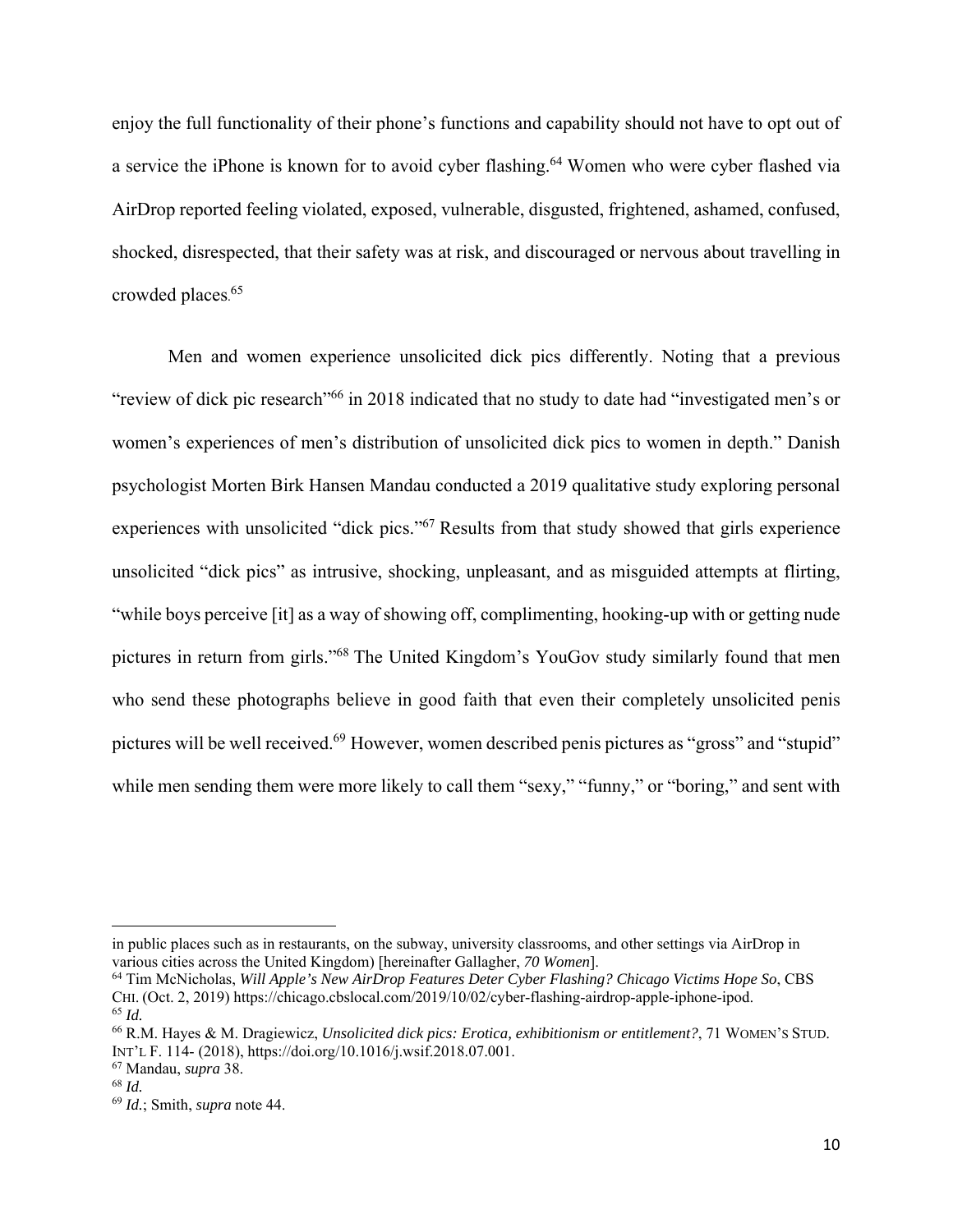the intention to flirt or titillate.70 There is a disconnect between men and women on the issue of cyber flashing and whether it even has the potential to be harmful.<sup>71</sup>

However, it is notable that men who receive explicit nude photos appear to welcome them on the whole. One research study described how "dick pics" are viewed differently in homosexual relationships between same-sex men, carrying a more positive meaning on gay social media and dating apps such as "Grindr."<sup>72</sup> Men appear to be welcome recipients of unsolicited explicit pictures from women as well. 73 One woman reportedly sent about 40 men an unsolicited photo of a vagina in a dating app, looking to give men a taste of their own medicine, but the photos were met with enthusiastic approval and requests to meet her.<sup>74</sup>

Overall the consequences for women are ones that are negative, threatening, and make them feel sexualized in non-sexual environments.<sup>75</sup>

#### **III.Attempts to Deter Cyber Flashing**

Technology enhanced sexual harassment is not a new phenomenon and changes as technology progresses. The methods by which sexually harassing content is sent to women via technology is on devices of many different brands with software and apps made by countless corporations. As a result, the remedies through these privatized entities are limited to Community

<sup>70</sup> Smith, *supra* note 44.

<sup>71</sup> *Id.*

<sup>72</sup> E. Tziallas, *Gamified eroticism: Gay male "social networking" applications and self-pornography*, 19 SEXUALITY AND CULTURE 4, 759-75.

<sup>73</sup> Kerry Quinn, *Here's What Happens When You Send 40 Unsuspecting Guys a Preemptive V-Pic*, THRILLIST (Nov. 18, 2015) https://www.thrillist.com/sex-dating/los-angeles/we-sent-a-preemptive-v-pic-before-dudes-could-senddick-pics-heres-what-happened.

<sup>74</sup> *Id.*

<sup>75</sup> Mandau, *supra* note 38.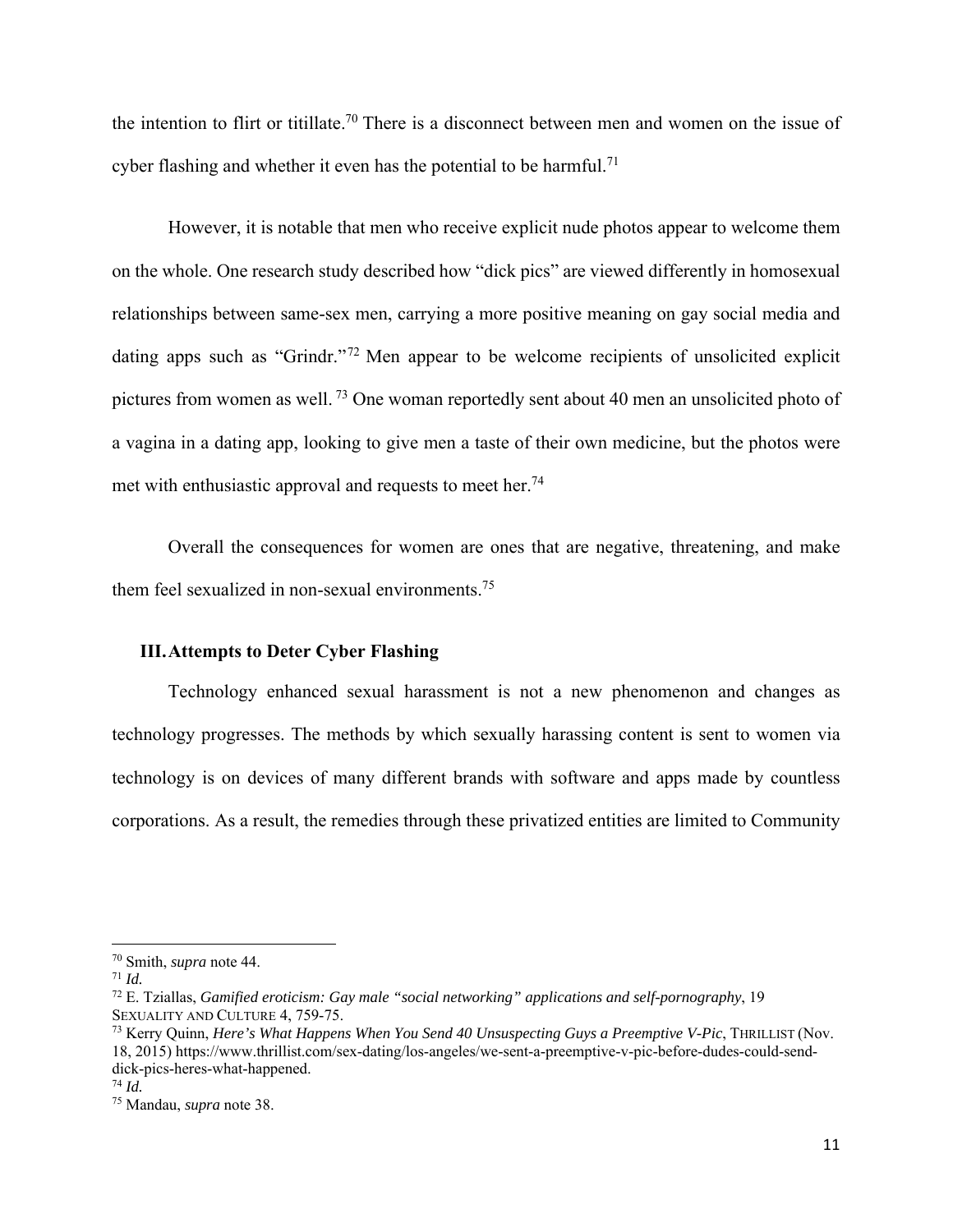Guidelines<sup>76</sup> or Community Standards<sup>77</sup> for use that almost always include some manner of prohibition on harassment or hate speech but are difficult to enforce and users have complained to media sources about a lack of accountability when policies are routinely not adequately enforced.<sup>78</sup> Targets of technology enhanced sexual harassment in these apps can report a user or block them, and the app may suspend or disable the accounts of users who are reported.<sup>79</sup> However, these solutions are perceived as inadequate because they lack a deterrent effect extrinsic to the app itself. Consequences within the app itself are limited when the user who sent abusive content can usually easily create a new account under another email address or switch to one of the many other popular apps and websites.<sup>80</sup> Recipients of harassing or abusive messages have attempted to create their own remedies, such as threatening to screenshot the offending messages and post them publicly or send them to the abuser's mother or employer.  $81$  Unfortunately many victims of technology enhanced sexual harassment feel disinclined to report to authorities or to the app in question because they feel that nothing can be done because they lack definitive proof of who is at fault or believe any available remedies would be inadequate and would not be worth the prolonged harm.<sup>82</sup>

Despite the lack of recourse for victims of technology enhanced sexual harassment in dating applications, there are critics of any further regulation. For example, in September 2019

<sup>&</sup>lt;sup>76</sup> Tinder Community Guidelines, (accessed May 19, 2020) https://www.gotinder.com/community-guidelines.<br><sup>77</sup> Facebook Community Standards, Bullying and Harassment (accessed May 19, 2020)

https://www.facebook.com/communitystandards/bullying.

<sup>78</sup> Brent Holmes, *How Rejected Men Use Dating Apps to Torment Women*, VICE (May 25, 2017)

https://www.vice.com/en\_us/article/8x4jbg/when-harassers-use-tinder-and-bumble-to-dox-and-women.

<sup>79</sup> Elizabeth Nolan Brown, *New York City Wants to Make It Illegal to Send a Sexy Pic Without Affirmative Consent*, REASON (December 5, 2018) https://www.reason.com/2018/12/05/nyc-considers-cyber-flashing-bill.

<sup>80</sup> Marlisse Silver Sweeney, *What the Law Can (and Can't) Do About Online Sexual Harassment*, ATLANTIC (Nov. 12, 2014) https://theatlantic.com/technology/archive/2014/11/what-the-law-can-and-cant-do-about-onllineharassment/382638/.

<sup>81</sup> Suzannah Weiss, *8 Creative Ways Women Are Calling Out Online Dating Trolls, Because Sometimes Blocking and Reporting Aren't Enough*, BUSTLE (May 4, 2015) https://www.bustle.com/articles/80819-8-creative-wayswomen-are-calling-out-online-dating-trolls-because-sometimes-blocking-and-reporting-arent; Alyson Krueger, *Women Turn Tables on Online Harassers*, N.Y. TIMES (May 1, 2015) https://nyti.ms/1ON80QJ. 82 Weiss, *supra* note 80; Holmes, *supra* note 77.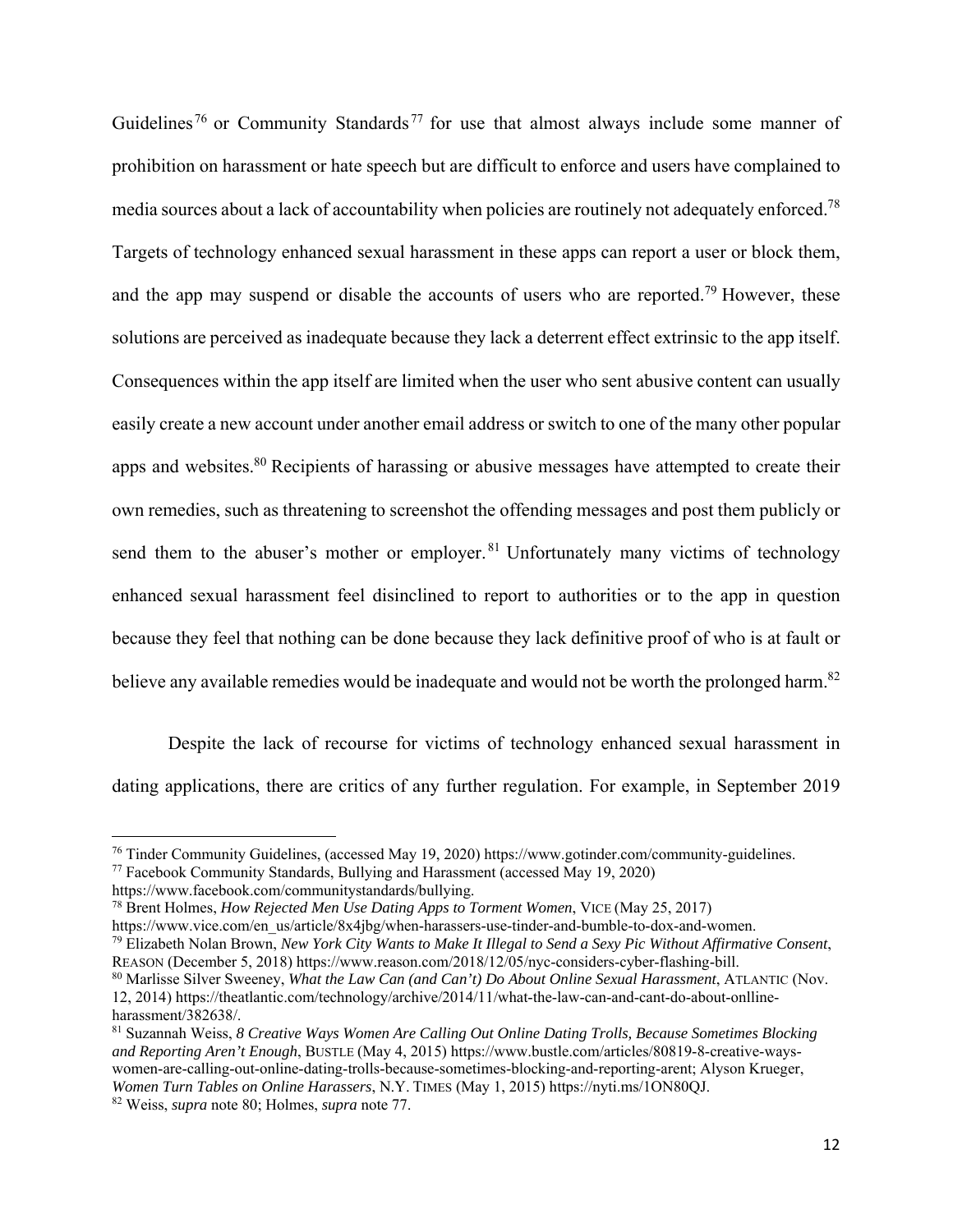New York City criminalized cyber flashing in NYC Penal Code § 245.15, which made nonconsensual dissemination of an intimate image a misdemeanor if sent with intent to cause harm to the emotional, financial, or physical wellbeing of another person, <sup>83</sup> Some commentators lamented the need for such a law when a person could arguably protect themselves from receiving unwanted lewd images by either turning off AirDrop or blocking and reporting abusers in dating and social media apps. 84 Critics of New York City's statute raise concerns over allegedly permitting the NYPD to "issue subpoenas and other court orders that force [social media and app] platforms to hand over information about the account holders, just as they do for other crimes and national security issues."85 Furthermore, users of the Apple AirDrop feature are not easily traced because of the limitations of technology at the time the feature was realized.<sup>86</sup> In reality, even if a woman reports the incident and takes screen shots, there is very little to be done to track down someone who is anonymous via AirDrop, so the law may not practically lead to many convictions in that context. $87$  Even supporters of the legislation admit that on the whole the law may prove to be primarily symbolic, and is meant to raise awareness and be a deterrent rather than be 100% effective.<sup>88</sup> One Democratic legislator who supported the bill was quoted by the N.Y. Times as saying that while he supports the law, Apple and other tech companies should share the responsibility for warning users about the potential misuse, and modify the feature to be safer, and that the "onus can't just be on the Police Department."89

<sup>83</sup> N.Y. PENAL § 245.15 (2019).

<sup>84</sup> Brown, *supra* note 79.

<sup>85</sup> *Id.*

<sup>86</sup> *Id.* 

<sup>87</sup> *Id.* 

<sup>88</sup> Otterman, *supra* note 8.

<sup>89</sup> *Id.*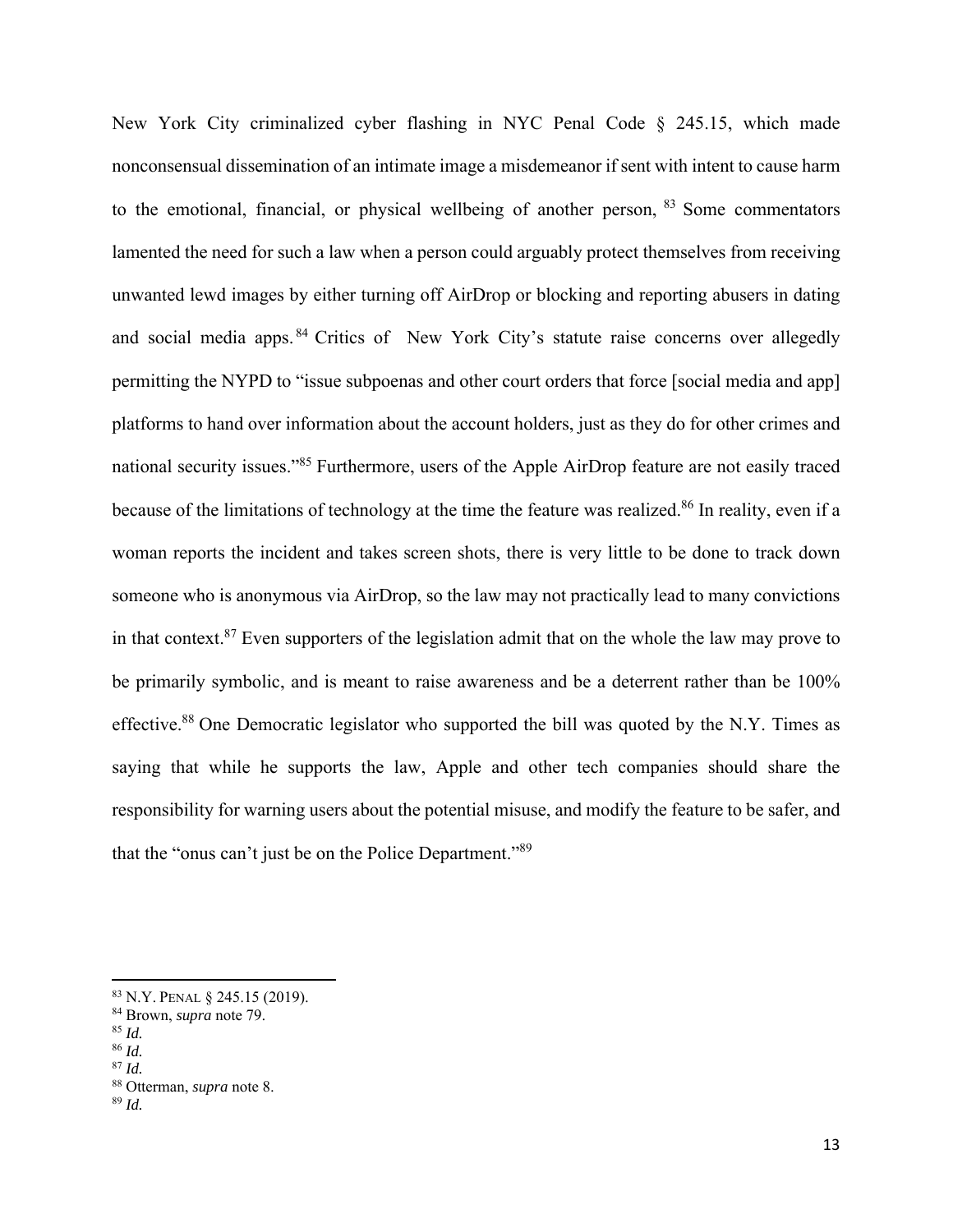Another criticism of the New York City statute is the possibility that it is overbroad because it could be applied to sex workers on websites like OnlyFans or intimate partners who have a course of dealings that implicitly supports consent for unsolicited nude photographs.<sup>90</sup> However, with New York City's requirement of intent to cause harm, those issues would seem not to render the statute overbroad. Texas's recent iteration<sup>91</sup> of the criminalization of cyber flashing, however, does face more probably overbroad challenges if the language is not updated.<sup>92</sup>

## **a. The Texas Response to "Dick Pic" Problem: Its Aims, Potential for Success, and its Vulnerabilities to Challenge**

Texas Penal Code § 21.19 is requires criminalizes knowingly transmitting digital photos and videos of "any person engaging in sexual conduct or with the person's intimate parts exposed" to someone else without their express consent to do so. While this is a noble attempt to create real consequences for those who would send unsolicited sexually explicit images, it nonetheless shows some vulnerability to serious challenge. Whitney Wolfe Herd, founder and CEO of feminist dating app Bumble headquartered in Austin, Texas, initially lobbied for the bill.<sup>93</sup> Ms. Wolfe Herd personally appeared before the Texas legislature to articulate a need for the criminalization of this conduct because of the limitations private apps face when attempting to deter harassment.<sup>94</sup> She testified that "one third of her platform's female users had received unrequested explicit images" and urged that "it's time to take into account how much bad behavior occurs online that would be illegal if it

<sup>90</sup> Brown, *supra* note 79.

<sup>91</sup> Tex. PENAL § 21.19 (2019).

<sup>92</sup> Christine Lagorio-Chafkin, *Texas Cracks Down on Digital Sexual Harassment, With Help From Dating App Bumble*, INC. (Aug. 23, 2019) https://www.inc.com/christine-lagorio-chafkin/texas-digital-photograph-law-bumblewhitney-wolfe-herd.html.

<sup>93</sup> *Id.* 

<sup>94</sup> *Id.*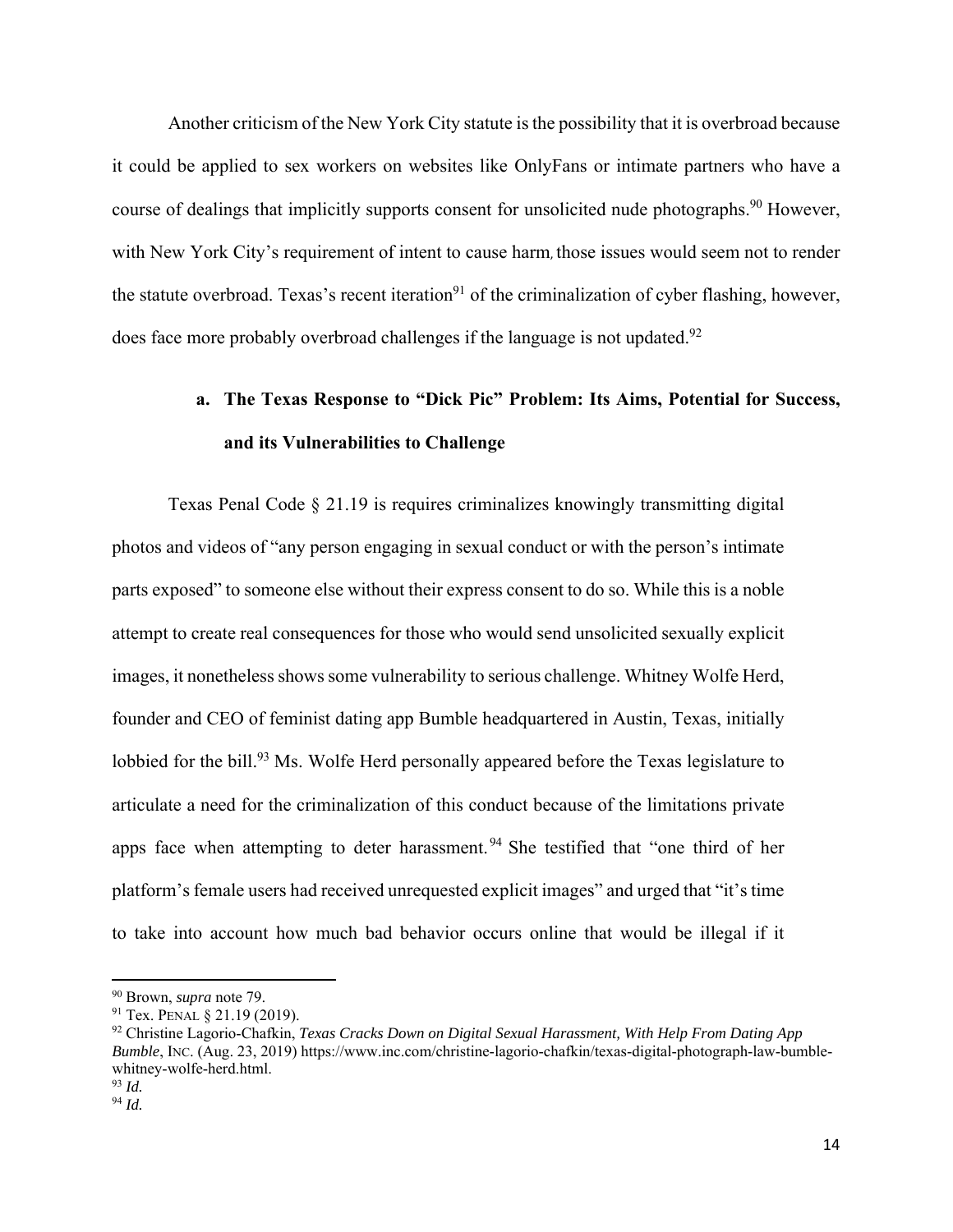happened face-to-face."<sup>95</sup> The bill passed with bipartisan support on May 20, 2019 and became effective on September 1, 2019.<sup>96</sup> To date, no known cases have been tried under the new law.

Texas Penal Code 21.19, Unlawful Electronic Transmission of Sexually Explicit Material, provides in relevant part that:

A person commits an offense if the person knowingly transmits by electronic means visual material that:

- (1) depicts:
	- (A) any person engaging in sexual conduct or with the person's intimate parts exposed; or
	- (B) covered genitals of a male person that are in a discernibly turgid state; and
- (2) is not sent at the request of or with the express consent of the recipient.<sup>97</sup>

This statute makes an admirable effort to address a broader range of cyber flashing contexts. Unlike New York City's statute, Texas's iteration targets unsolicited nudes sent without express consent regardless of the intent of the sender. In the words of Ms. Wolfe Herd, "just like we should have the choice of who sees us naked, we should have the choice of who we see naked."<sup>98</sup> An express consent standard contemplates that an intent to cause harm is not an excellent standard by which offenses such as sexual harassment should be determined because of the severity of the harm that follows. For example, in Title VII, intent to cause harm is not an element of sexual harassment in the workplace.<sup>99</sup> While requiring intent to harass would not pose an issue

<sup>95</sup> *Id.*; Adam Beam, *California Lawmaker Wants to Ban Sending Unwanted Nude Pics*, SAN DIEGO UNION-TRIBUNE (Nov. 21, 2019) https://www.sandiegouniontribune.com/news/nation-world/story/2019-11-21/california-lawmakerwants-to-ban-sending-unwanted-nude-pics (since the law successfully passed in Texas, Bumble has sponsored similar legislation in California).

<sup>96</sup> Lagorio-Chafkin, *supra* note 92.

<sup>97</sup> TEX. PENAL § 21.19 (2019).

<sup>98</sup> Lagorio-Chafkin, *supra* note 92.

<sup>99 42</sup> U.S.C. § 2000e.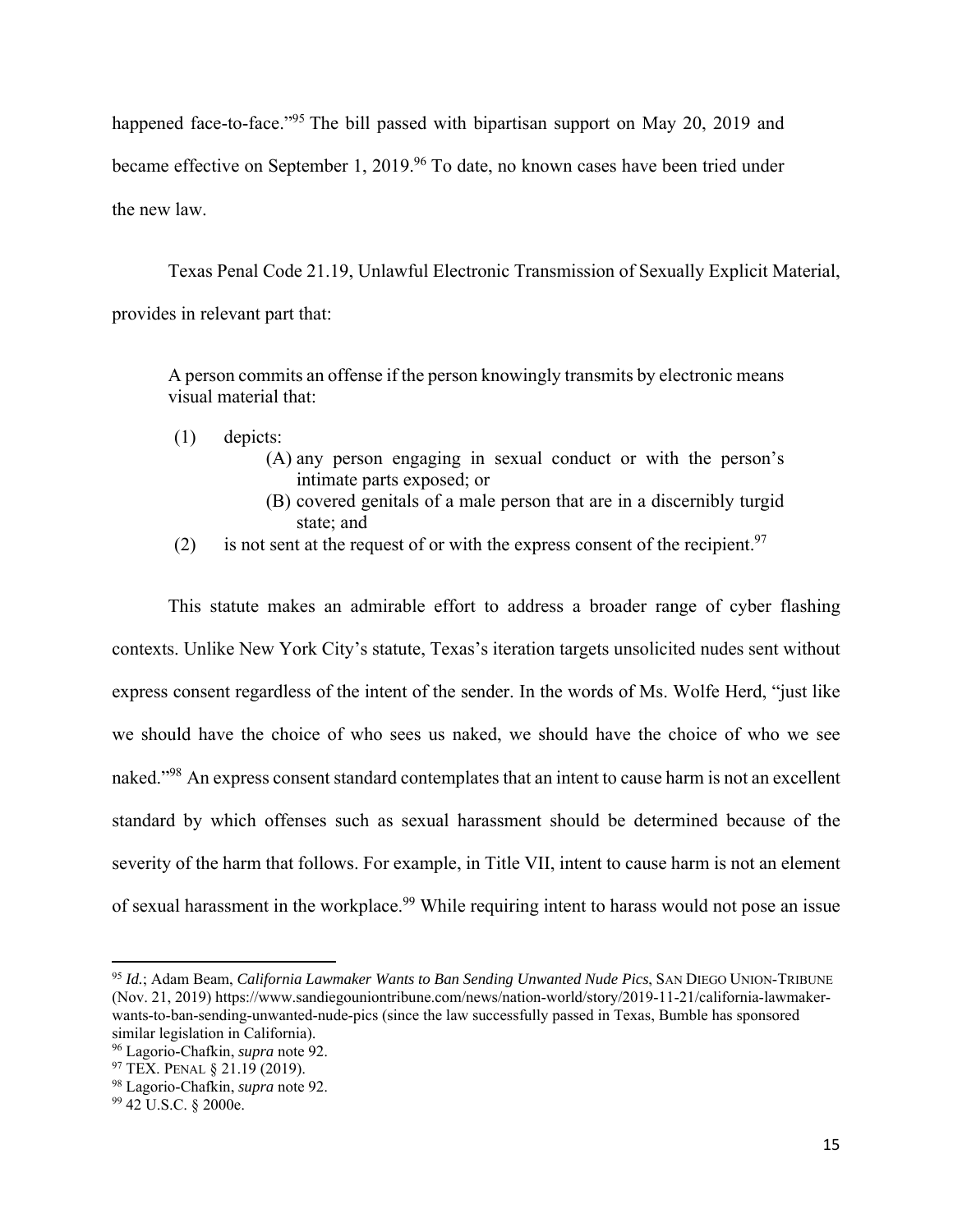where it might be more easily inferred, such as in a case of lewd sexual images sent via AirDrop where there is no need for consideration of possible implied consent or any past conduct between the parties, it could present as an obstacle for recipients of unwanted lewd images received in the context of a dating app where flirtation is an implied objective of the parties. A cyber flasher in the dating app context can more readily argue that the images were sent with intent to merely flirt or titillate, which is in keeping with some men's self-reported intentions represented in the data. Requiring express consent eliminates that obstacle and protects more women from technology enhanced sexual harassment in the form of cyber flashing.

The statute nonetheless boasts some unfortunate flaws. One primary flaw noted in several online magazines and newspapers reporting on the new law is its susceptibility to a First Amendment challenge as constitutionally overbroad.<sup>100</sup> A recent statute meant to criminalize revenge porn in the state of Texas was struck down as unconstitutionally overbroad in *Ex parte Jones*, where the court found the statute deficient when it covered more than only obscene material unprotected by the First Amendment and therefore discriminated on the basis of content in an invalid manner.<sup>101</sup> The revenge porn law was subsequently modified to require intent to harm another person, mirroring New York City's cyber flashing statute.<sup>102</sup> In the language of the two Texas statutes produced above have markedly similar flaws and can be analyzed similarly.

<sup>100</sup> Lagorio-Chafkin, *supra* note 92; Nicole Cobler & Sebastion Herrera, *Bumble backs Texas bill aimed at fighting digital sexual harassment*, AUSTIN AMERICAN-STATESMAN (Mar. 4, 2019)

https://www.statesman.com/news/20190304/bumble-backs-texas-bill-aimed-at-fighting-digital-sexual-harassment; Catherine Dominguez, *New Texas law makes sending sexually explicit photos illegal*, HOUS. CHRON. (Sept. 6, 2019) https://www.chron.com/neighborhood/moco/news/article/New-law-makes-sending-sexually-explicit-photos-14419697.php#item-85307-tbla-1.

<sup>101</sup> *Ex parte* Jones, No. 12-17-003436-CR, 2018 WL 2228888 (Tex. Ct. App. May 16, 2018).

<sup>102</sup> Dominguez, *supra* note 100.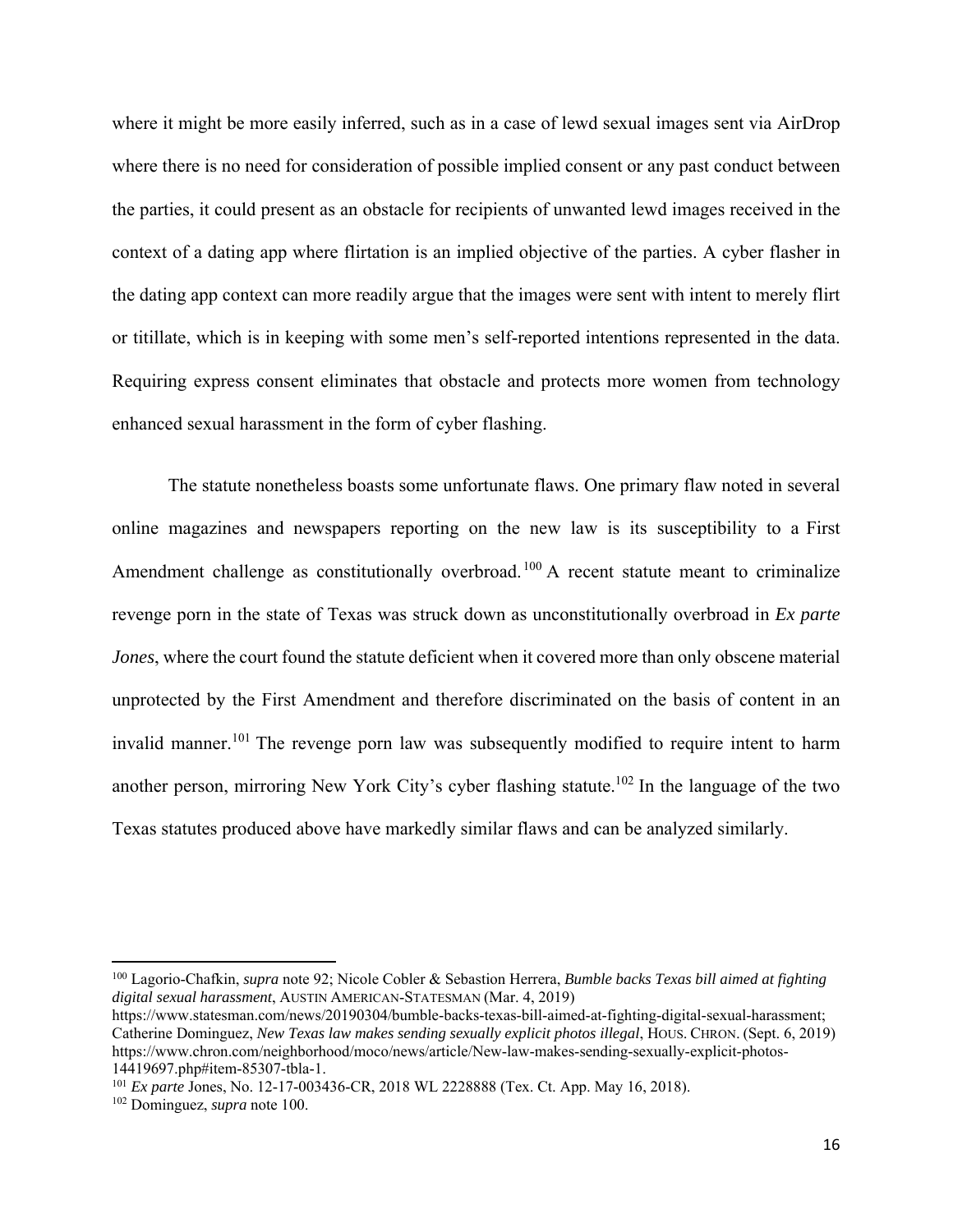The First Amendment requires that "Congress shall make no law … abridging the freedom of speech."103 Any time the government attempts to regulate protected speech or expressive conduct, free speech protections are implicated.<sup>104</sup> In the state of Texas, "photographs and visual recordings are inherently expressive and … there is no need to conduct a case-specific inquiry into whether these forms of expression convey a particularized message."<sup>105</sup> A person's purposeful creation of visual recordings and photographs is entitled to "the same First Amendment protection as the photographs and visual recordings themselves."106 Furthermore, there is no distinction between whether government regulation applies to "creating, distributing, or consuming speech" under a First Amendment analysis.<sup>107</sup>

In the September 2019 cyber flashing statute, the "visual material" referred to is defined in § 21.16 as "(a) any film, photograph, videotape, negative, or side or any photographic reproduction that contains any incorporates in any manner any film, photograph, videotape, negative or slide; or (b) any disk, diskette, or other physical medium that allows an image to be displayed on a computer or other video screen and any image transmitted to a computer or other video screen by telephone line, cable, satellite transmission, or other method.<sup>108</sup> This definition qualifies such visual material as falling under First Amendment protected speech because it is inherently expressive, therefore First Amendment freedom of speech is implicated.

<sup>103</sup> U.S. CONST., Amend. 1.

<sup>104</sup> Clark v. Cmty. for Creative Non-Violence, 468 U.S. 288, 294 (1984).

<sup>105</sup> *Ex parte* Jones, 2018 WL 2228888 at \*3 (citing *Ex parte Thompson*, 442 S.W.3d 325, 336 (Tex. App. San Antonio 2014)).

<sup>106</sup> *Id.*

<sup>107</sup> Brown v. Entm't Merch. Ass'n, 564 U.S. 786, 792 (2011).

<sup>108</sup> TEX. PENAL § 21.19 (2019).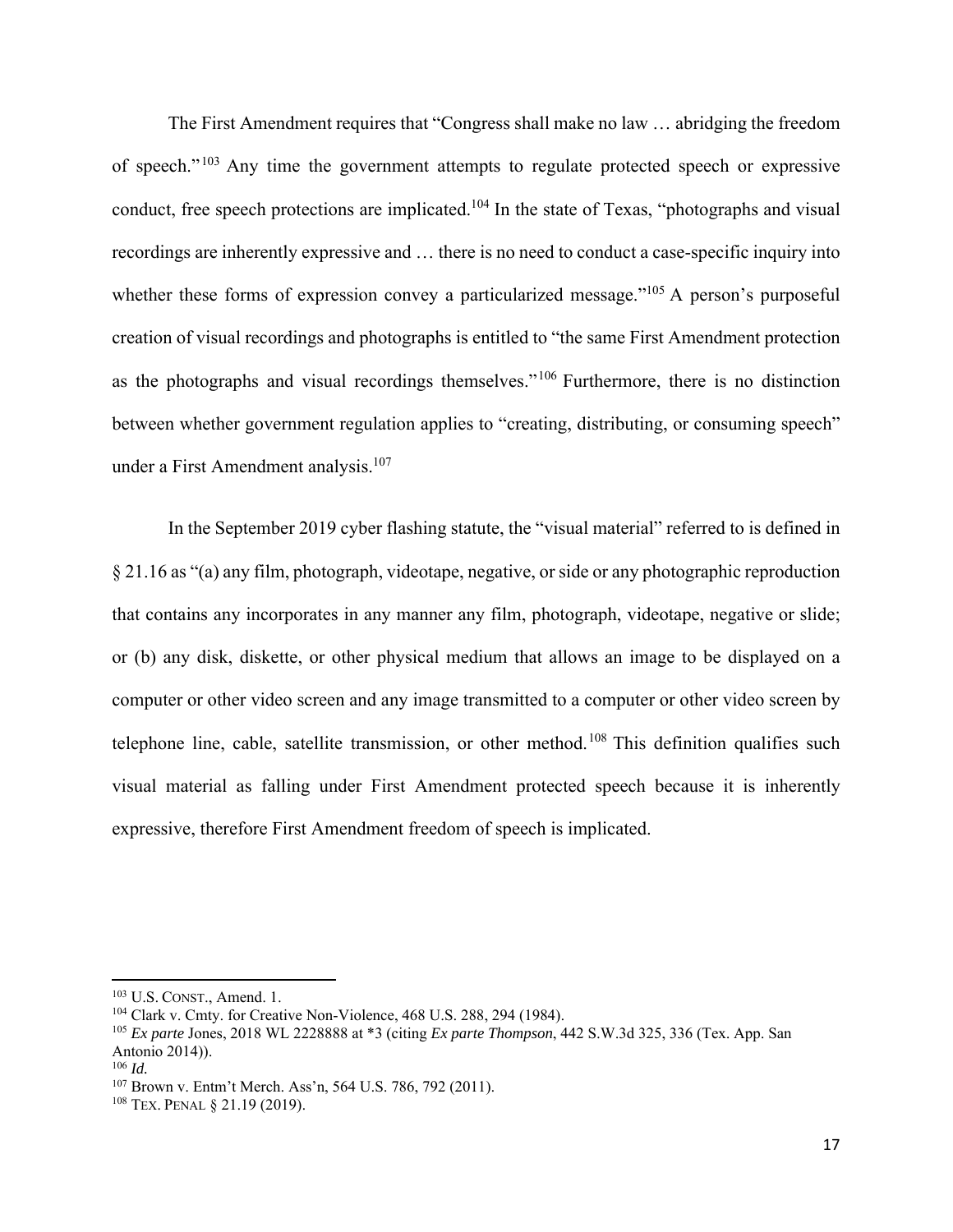Next, a court analyzing the statute in question must determine whether the speech would be regulated in a way that is content based or content neutral in manner.<sup>109</sup> Generally, statutory language that distinguishes "favored speech from disfavored speech on the basis of the ideas or views expressed are context based, whereas laws that confer benefits or impose burdens on speech without reference to the idea or views expressed are content neutral.<sup>110</sup> To determine whether the speech is content based, courts ask whether it is necessary to look at the content of the speech to decide whether the speaker violated the law in question: if affirmative, the regulation is content based.111 Where laws are found to be content based, strict scrutiny applies because such laws "suppress, disadvantage, or impose differential burdens on speech," while content neutral speech covered by the First Amendment is subject to intermediate scrutiny.<sup>112</sup>

Texas Penal Code § 21.19, like the statute in *Ex parte Jones*, does not penalize dissemination of all visual material depicting a person. Instead it penalizes visual material depicting specific types of images and content, namely those depicting a person "engaging in sexual conduct or with the person's intimate parts exposed" or "covered genitals of a male person that are in a discernibly turgid state.113 The revenge porn law in *Ex parte Jones* contained similar language, restricting images that depicted "another person with the person's intimate parts exposed or engaged in sexual conduct."114

Content based restrictions on speech are only permissible when "confined to the few historic and traditional categories of expression."<sup>115</sup> A mere conclusion that certain speech is too

<sup>109</sup> *Ex parte* Jones, 2018 WL 2228888 at \*3.

<sup>110</sup> *Id.*; Turner Broad. Sys., Inc. v. F.C.C., 512 U.S. 622, 642 (1994).

<sup>111</sup> *Ex parte Thompson*, 442 S.W.3d 325, 345 (Tex. App. San Antonio 2014). 112 *Turner Broad*, 512 U.S. at 642.

<sup>113</sup> TEX. PENAL § 21.19 (2019). 114 *Ex parte* Jones, 2018 WL 2228888 at \*4 (citing TEX. PENAL § 21.16(b)(1)).

<sup>115</sup> *Id.* (citing U.S. v. Alvarez, 567 U.S. 709, 717 (2012)).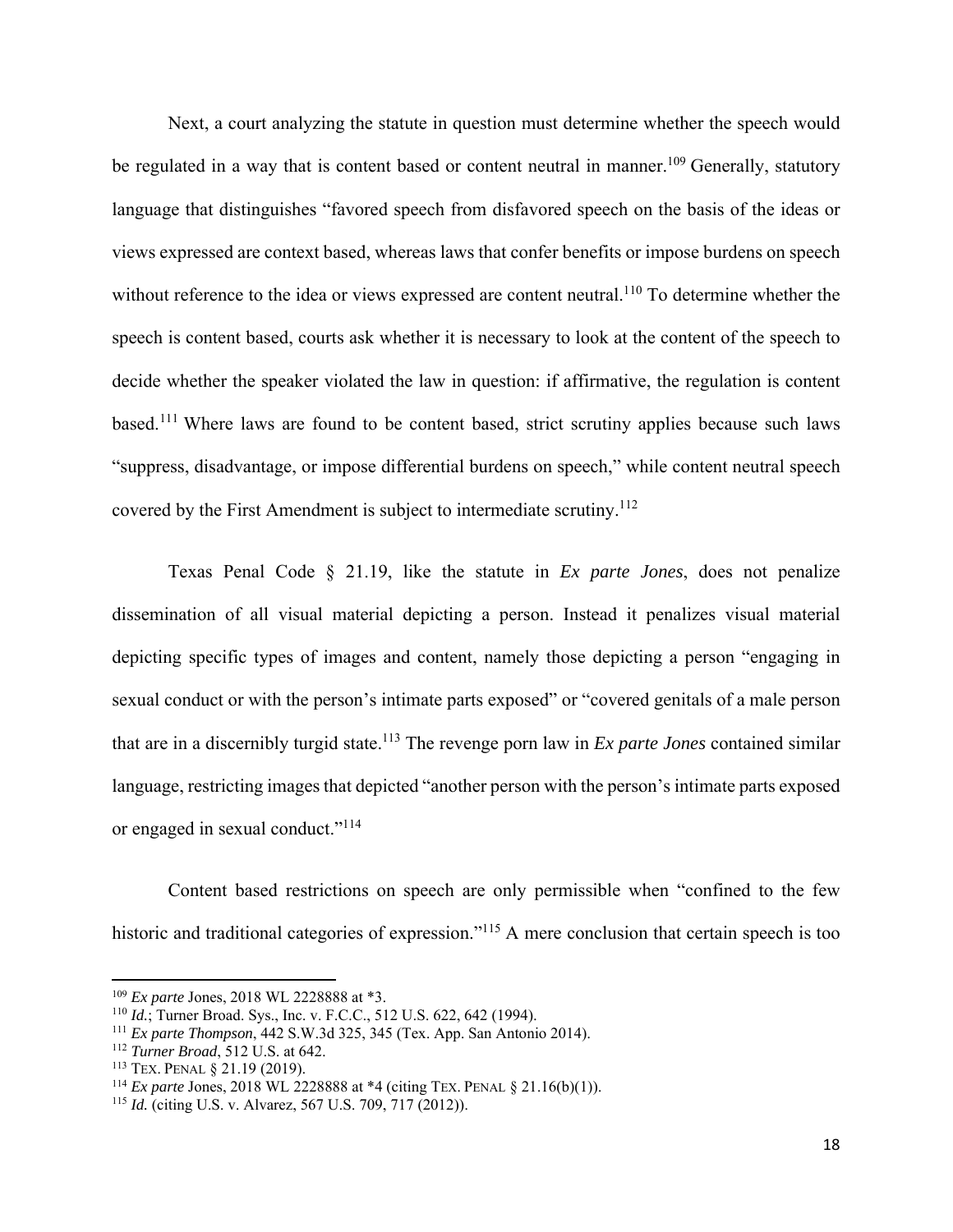harmful to be tolerated is insufficient to add new categories of unprotected speech to the list of existing categories.<sup>116</sup> Existing categories of unprotected speech include "obscenity, defamation, fraud, incitement, and speech integral to criminal conduct."<sup>117</sup> The standard for material to be classified as obscene is high: for speech to be prohibited as obscene, the Government seeking to enforce the statute "must prove that the [content], taken as a whole, appeals to the prurient interest," and "is patently offensive in light of community standards, and lacks serious literary, artistic, political, or scientific value."118 While there is an argument that the material described in § 21.19 could be classified as obscene, the heart of the behavior sought to be rendered criminal is what amounts to technology enhanced indecent exposure. Classifying technology enhanced harassment as potential speech where the same conduct in person would be criminalized without a potential First Amendment challenge may indicate an increasingly outdated theory of law that will be inadequately prepared for further technological advances.

For the revenge pornography statute at issue in *Ex parte Jones*, the court suspected that the legislature did not intend it to fall under the obscenity unprotected speech category because the law would have been "wholly redundant in light of Texas's obscenity statutes," § 43.22 and § 42.23.119 Howerver, § 21.19 may not face the same redundancy issues with respect to the two obscenity statutes cited by the court in *Ex parte Jones*.

In § 42.22, the language applies when a perpetrator is reckless about "whether a person *is present* who will be offended or alarmed by the display or distribution."<sup>120</sup> Section 21.19 is not

<sup>116</sup> Brown v. Entm't Merch. Ass'n, 564 U.S. 786, 791-92 (2011).

<sup>117</sup> *Ex parte* Jones, 2018 WL 2228888 at \*4.

<sup>118</sup> Miller v. California, 413 U.S. 15 (1973).

<sup>119</sup> *Id.* (citing TEX. PENAL §§ 43.22, 43.23 (West 2016)).

<sup>&</sup>lt;sup>120</sup> TEX. PENAL  $\delta$  43.22(a) (emphasis added).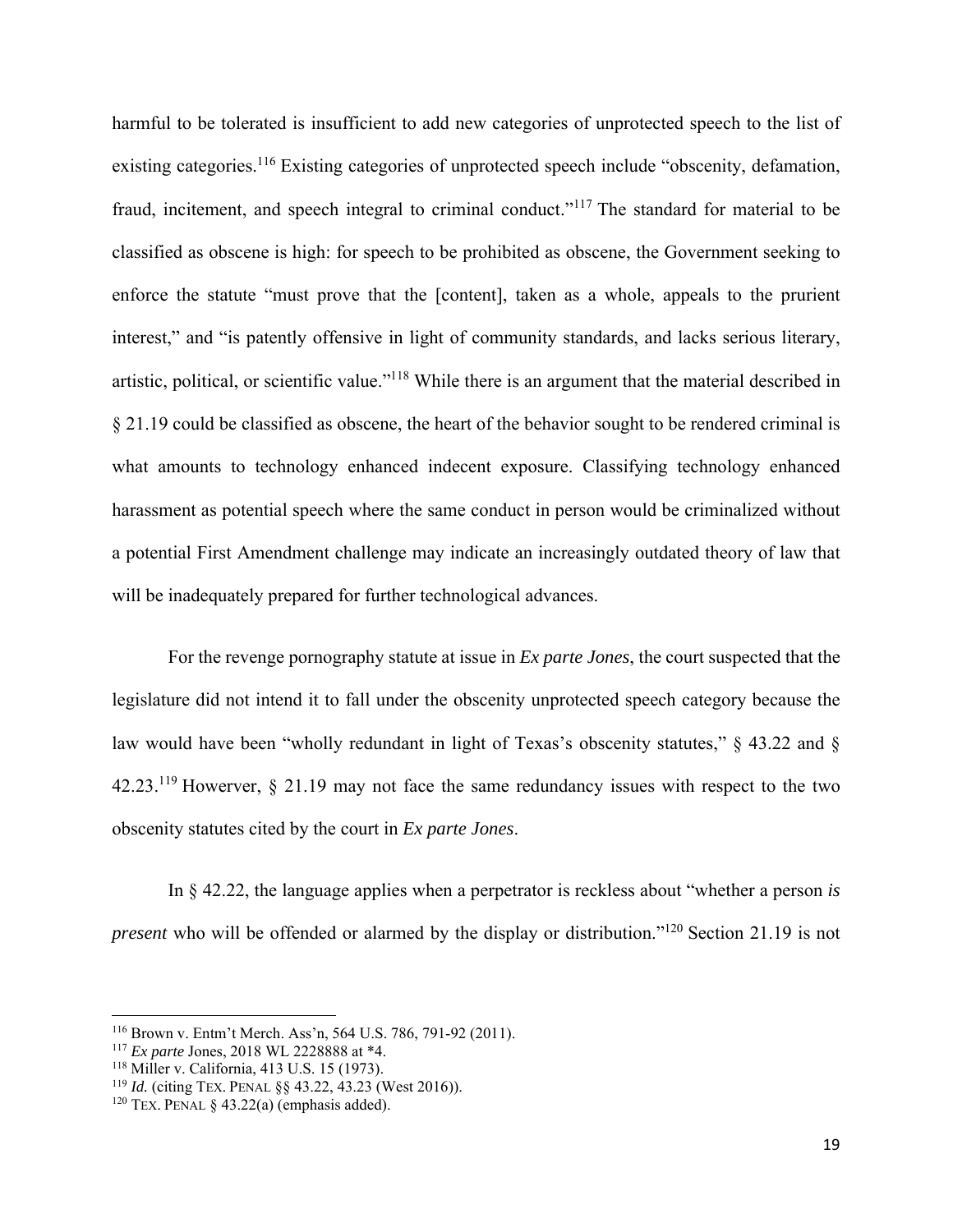redundant to § 42.22 because, in the context of cyber flashing via AirDrop or similar means, the recipient of the lewd content in question is not present anywhere in particular.<sup>121</sup> Visual material sent with AirDrop technology is capable of being distributed without the sender knowing who exactly receives it.<sup>122</sup> The lewd content is not available to anyone who might happen upon it.<sup>123</sup> In the circumstance where a cyber flasher is targeting specific strangers or acquaintances via a messaging app or other modern smartphone technology, the visual content sent is not displayed in a way that anyone unintended would be "present" to encounter it.<sup>124</sup> This existing obscenity statute is not written in a way that appears to contemplate obscene content shared via modern smartphone apps and technology.

Likewise, the language of § 42.23 might prove more problematic for legislation such as that in *Ex parte Jones* where it is meant to target revenge or deepfake pornography than it would Texas Penal Code § 21.19. Section 42.23 applies to "wholesale promotion" or possession with "intent to wholesale promote" obscene material or devices.<sup>125</sup> While revenge and deepfake revenge pornography is "distributed" and "promoted" by its very nature in order to humiliate the intended victim, cyber flashing instead targets specific victims in private digitally created spaces.<sup>126</sup> For this reason, Texas's cyber flashing statute should not be found redundant to § 42.23 and would be more likely to qualify as a statute regulating obscene unprotected speech.

Nonetheless, it is possible that a court could find Texas Penal Code §21.19 not covered under the obscenity exception, and in such a case strict scrutiny would apply to it as a non-exempt

<sup>121</sup> Mahdawi, *supra* note 3. 122 Gallagher, *70 Women*, *supra* note 63.

<sup>123</sup> Thompson, *supra* note 31. 124 *Id.* 

<sup>125</sup> TEX. PENAL § 43.23(a) (West 2016).

<sup>126</sup> Gallagher, *70 Women*, *supra* note 63.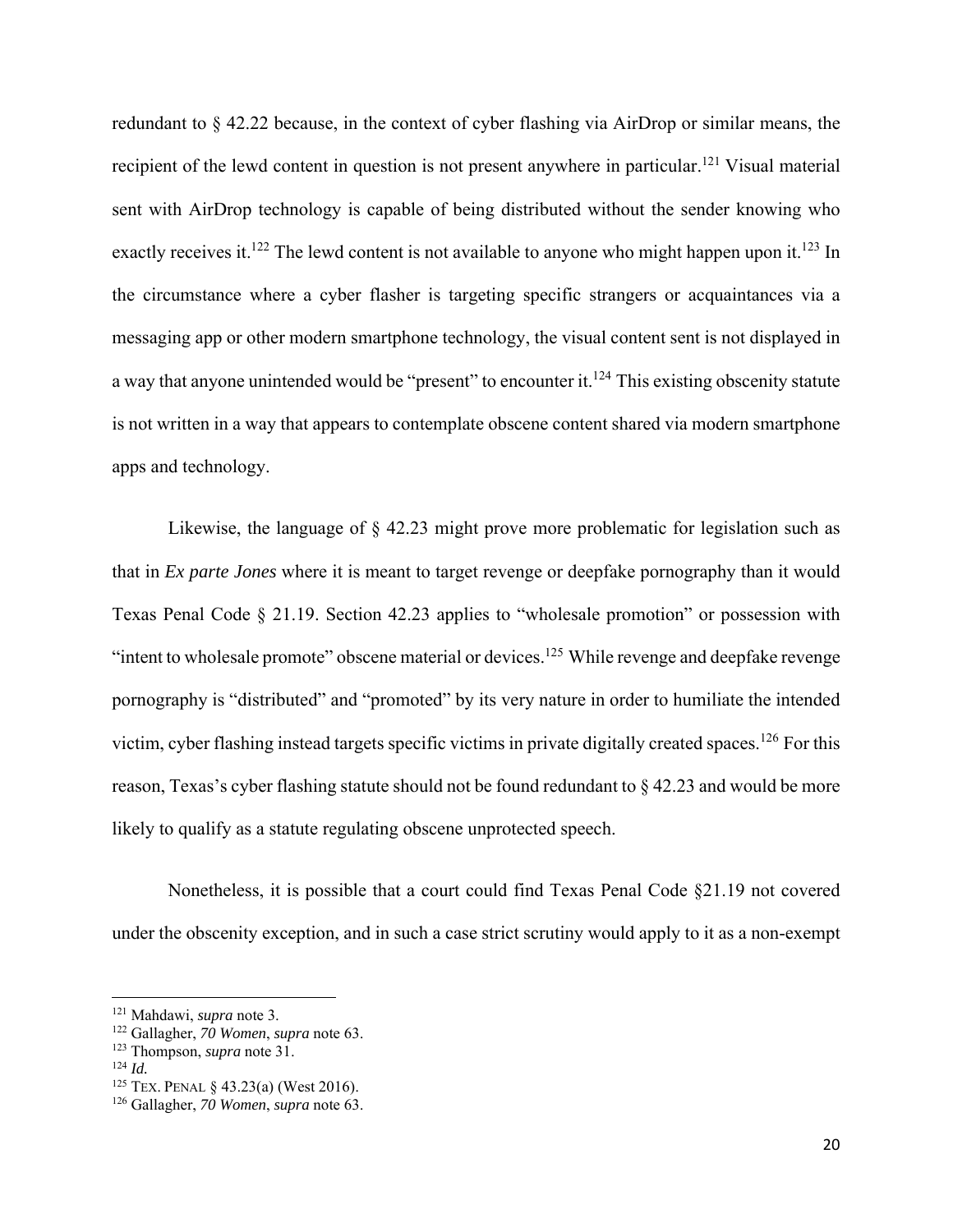content based regulation. 127 Content based regulations of protected speech are presumptively invalid.128 To be upheld against strict scrutiny, a regulation of expression may be only be upheld if it is "narrowly drawn to serve a compelling government interest."129 A regulation is narrowly drawn if it uses "the least restrictive means" of achieving the government interest.130 In *Ex parte Jones*, the Texas Court of Appeals found that the revenge porn law in question was supported by a compelling government interest: privacy. 131 "Privacy constitutes a compelling government interest when the privacy interest is substantial and the invasion occurs in an intolerable manner."<sup>132</sup> A substantial privacy interest is "invaded in an intolerable manner when a person is photographed without consent in a private place, such as a home, or with respect to an area of the person that is not exposed to the general public, such as up a skirt."133 The court in *Ex parte Jones* notes, however, that even if the statute was designed to protect a substantial privacy interest, the statute would nonetheless be unconstitutional because it was not narrowly drawn.<sup>134</sup> The revenge porn statute was found not to be narrowly drawn because its statutory language violated the rights of third parties by criminalizing the sharing of someone's private intimate photo even if the sender had no reason to know who was in the photo or that it was being sent without consent.<sup>135</sup> The least restrictive means test was therefore not satisfied for that law and it was rendered overbroad.<sup>136</sup>

<sup>134</sup> *Ex parte Jones*, 2018 WL 2228888 at \*5.

<sup>127</sup> *See* Sorrell v. IMS Health Inc., 564 U..S. 552, 571 (2011).

<sup>128</sup> *Ex parte* Hamilton, No. 14-18-00534-CR, 2020 WL 1467362 at \*2 (Tx. Ct. App. Mar. 26, 2020).

<sup>129</sup> *Ex parte* Thompson, 442 S.W.3d 325, 344 (Tex. App. San Antonio 2014).

<sup>130</sup> *U.S. v. Playboy Entertainment Group, Inc.*, 529 U.S. 803, 813 (2000).

<sup>131</sup> *Ex parte* Jones, No. 12-17-003436-CR, 2018 WL 2228888 at \*4 (Tex. Ct. App. May 16, 2018).

<sup>132</sup> *Id.* (citing Snyder v. Phelps, 562 U.S. 443, 459 (2011)).

<sup>133</sup> *Id.* (quoting *Ex parte* Thompson, 442 S.W.3d 325, 348 (Tex. App. San Antonio 2014)).

<sup>135</sup> *Id.* 5-6.

 $136$  *Id.*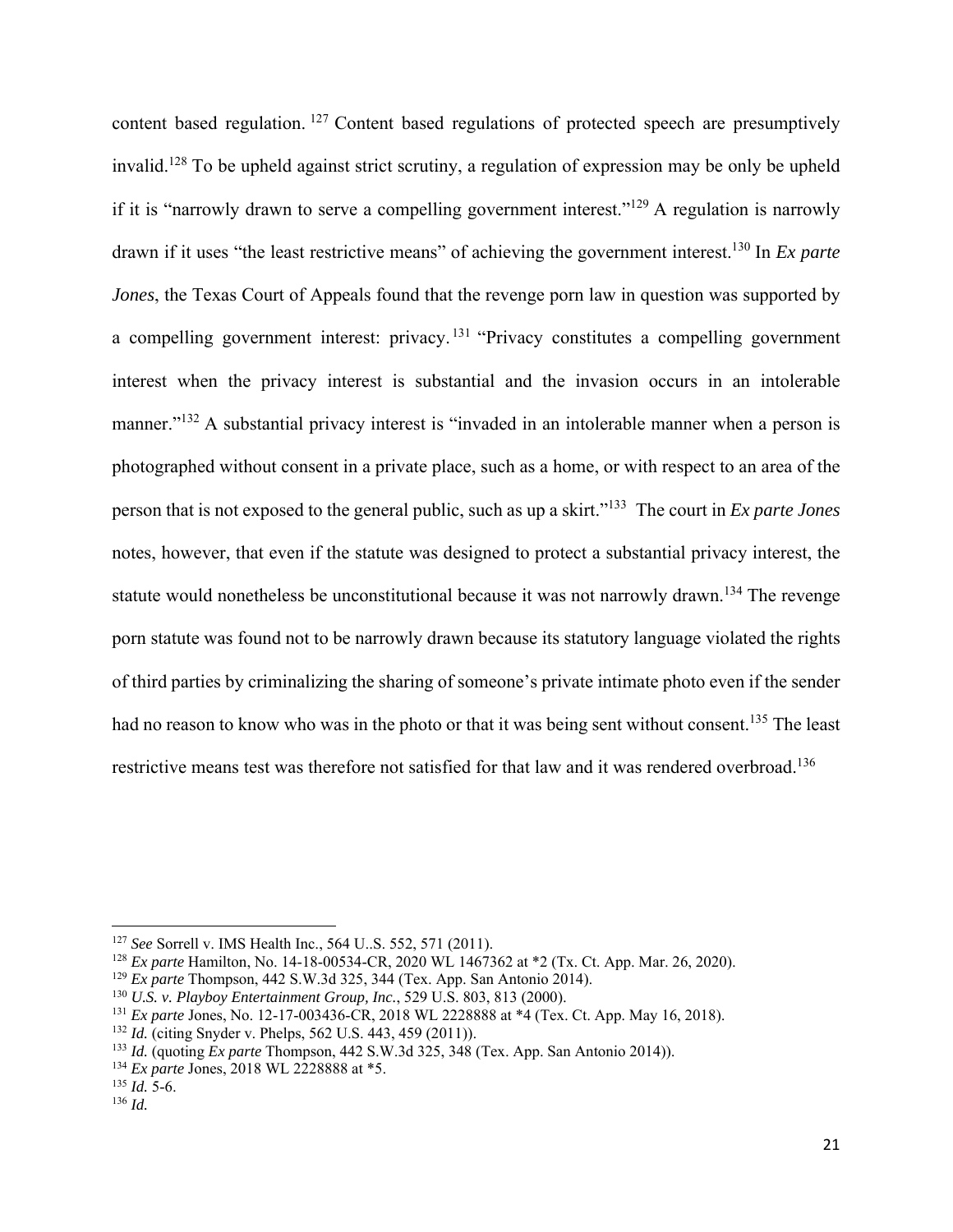Content based restrictions on speech beyond what the constitution allows, even as to the defendant, run a significant a significant risk of being held facially invalid for overbreadth.<sup>137</sup> The overbreadth doctrine is, however, "strong medicine" reserved as a last resort and should employed with hesitation.<sup>138</sup> The overbreadth of a statute must be substantial in order to qualify as overbroad and "found to prohibit a substantial amount of protected expression." 139 Furthermore, "[t]he danger that the statute will be unconstitutionally applied must be realistic."140 The court in *Ex parte Jones* found that under the revenge porn statute as written, anyone sharing visual material regardless of their knowledge or intentions in doing so were equally liable and therefore "the criminal prohibition … create[d] is of "alarming breadth" that is "real" and "substantial."141 The court found that the "visual material" at issue is "not otherwise protected, these persons are acting within their rights when they share visual materials with others.<sup>142</sup>

In the current language of § 21.19 similar obstacles are faced because the law could be applied to third parties, especially because there is no element of intent in the language of the statute. For example, a panicked patient sending his doctor a photography, or a flirtatious couple sending each other photos in the context of implied consent and course of conduct based on their special relationship. This is the primary, most obvious overbreadth issue the statute could face and should be addressed in new iterations of the statute and in other attempts made in other jurisdictions.

<sup>137</sup> *Ex parte* Thompson, at 349.

<sup>138</sup> New York v. Ferber, 458 U.S. 747, 769 (1982).

<sup>139</sup> *Ex parte* Jones, 2018 WL 2228888 at \*7 (citing Ashcroft v. Free Speech Coalition, 535 U.S. 234).

<sup>140</sup> Regan v. Time, Inc., 468 U.S. 641, 651 n.8 (1984). 141 *Ex parte* Jones, 2018 WL 2228888 at \*7. 142 *Id.*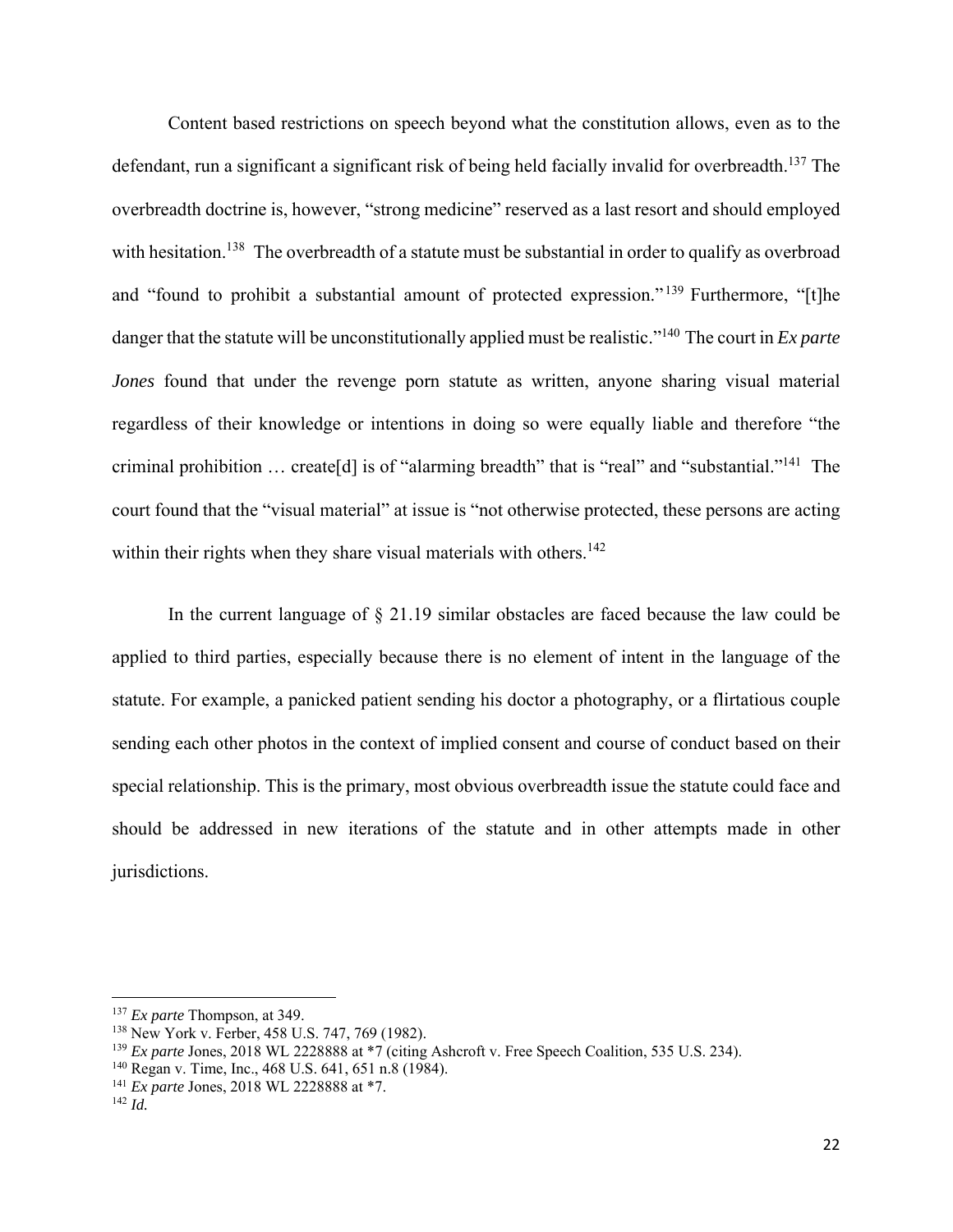As is, Texas Penal Code § 21.19 faces several issues. The following section proposes updated language and standards to minimize chances of successful constitutional challenge and give a higher chance for the law to achieve its aims and protect women (and men) from cyber flashing.

## **b. Proposal for Further States to Adopt Similar Statutes Aimed at Reducing Harm to Women**

The goal of this section is to successfully adjust the wording of Texas Penal Code § 21.19 in order to protect it against First Amendment overbreadth challenges. The following language is proposed and reasoning supplied thereafter.

This paper first proposes that  $\S (b)(1)(A)$  of the Texas's cyber flashing statute should adopt an objective standard, specifically prohibiting the depiction of "any person engaging in objectively sexual conduct or with the person's intimate parts exposed in an objectively sexual manner." While this is a slightly higher standard for the government to meet than the previous language, it may eliminate the need for intent to cause harm standard that Texas's revenge porn statute and New York City's cyber flashing statutes adopted to help avoid constitutional challenge.

As is, Texas Penal Code § 21.19 could unintentionally criminalize protected speech, such as medical speech with a doctor becoming criminalized if a patient sent a photo of any of their "intimate parts" for medical diagnosis purposes or any other reason, including breasts in the context of breast feeding advice or friendly sharing of what objectively is a photo sent in a nonsexual context. A panicked patient sending photographs of "intimate areas" for medical reasons in a hurry, without express consent, would be covered in the language in this statute if it is not changed to be narrowly drawn. An objective standard here could cure that issue. Exposing private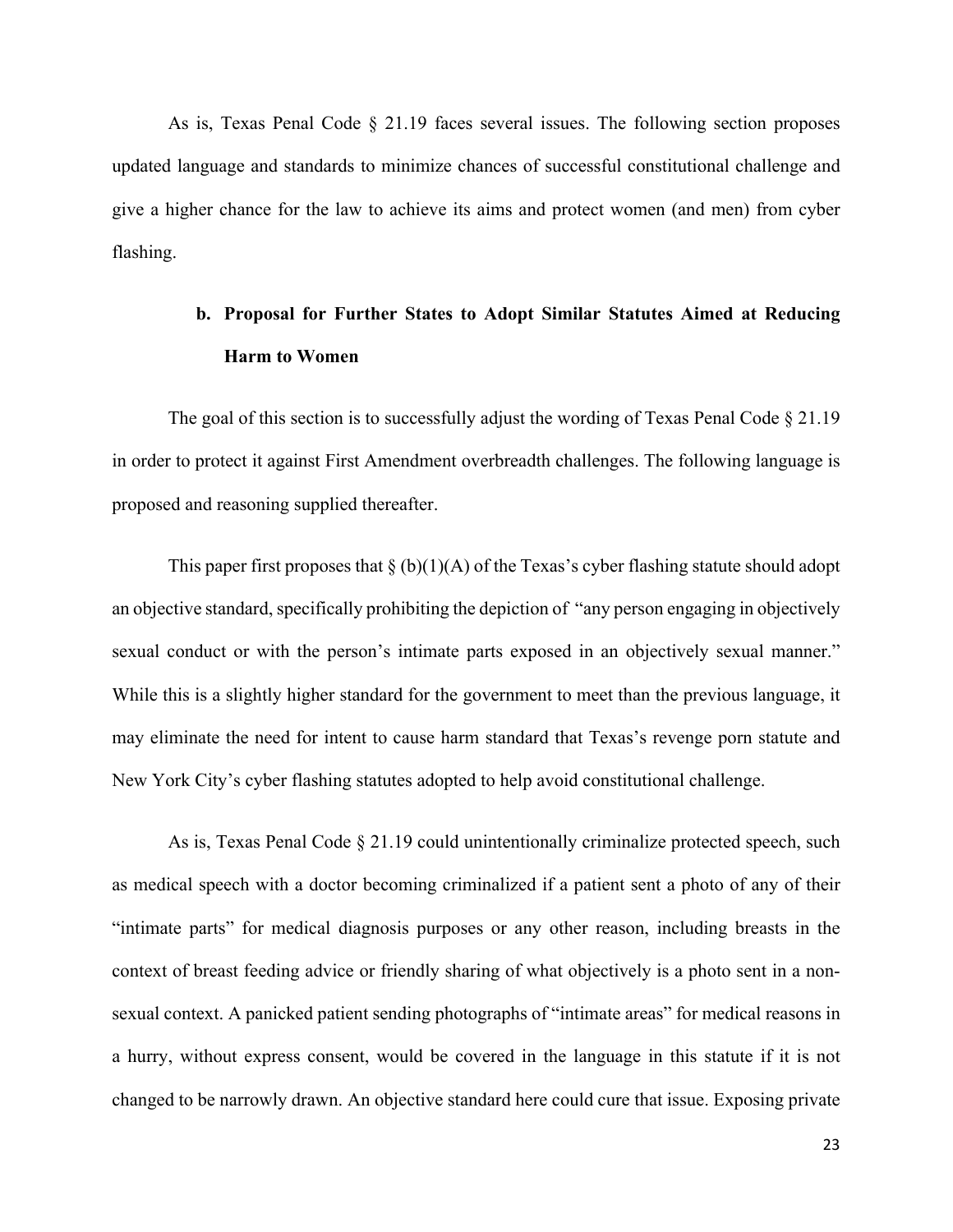parts to a stranger or acquaintance without consent in an "objectively sexual manner" does not include conduct that is sent for medical or breast feeding related purposes.

Secondly, this paper proposes that  $\S$  (b)(2) be rewritten with a reasonable person standard rather than require express consent of the recipient. For example, an implied special relationship, such as entering into a doctor and patient relationship, is itself an indication of potential willingness to receive visual material with intimate parts exposed. Furthermore, the course of dealing within a romantic relationship will often include a willingness to exchange objectively sexually explicit photographs. In contrast, the existing express consent standard in  $\S (b)(2)$  may present an issue for romantic partners who eventually have an implied "yes" to receive objectively sexual content from each other, or could open the possibility for the law to be used as a way to punish an ex by pressing charges for nudes sent with implied consent rather than express consent.

The cumulative effect of these two changes eliminates much of the risk of third parties being caught in the overbroad language seen in the present cyber flashing statute. Under this updated language, visual material sent via electronic means is illegally sent when someone sends objectively sexualized images or videos when the sender wouldn't have reasonably believed to have the recipient's consent to send it.

In full, the new statute as proposed would read as follows:

A person commits an offense if the person knowingly transmits by electronic  $\text{means}^{143}$  visual material that:

(1) depicts:

<sup>&</sup>lt;sup>143</sup> Another possible option is to specify that this statute visual material sent in a space where the recipient had a reasonable expectation of privacy and a space free from invasive sexualized images in an online space. The smartphone is simultaneously a window to the world but also feels private such that harassing photos and videos invade the victim's life no matter where she goes..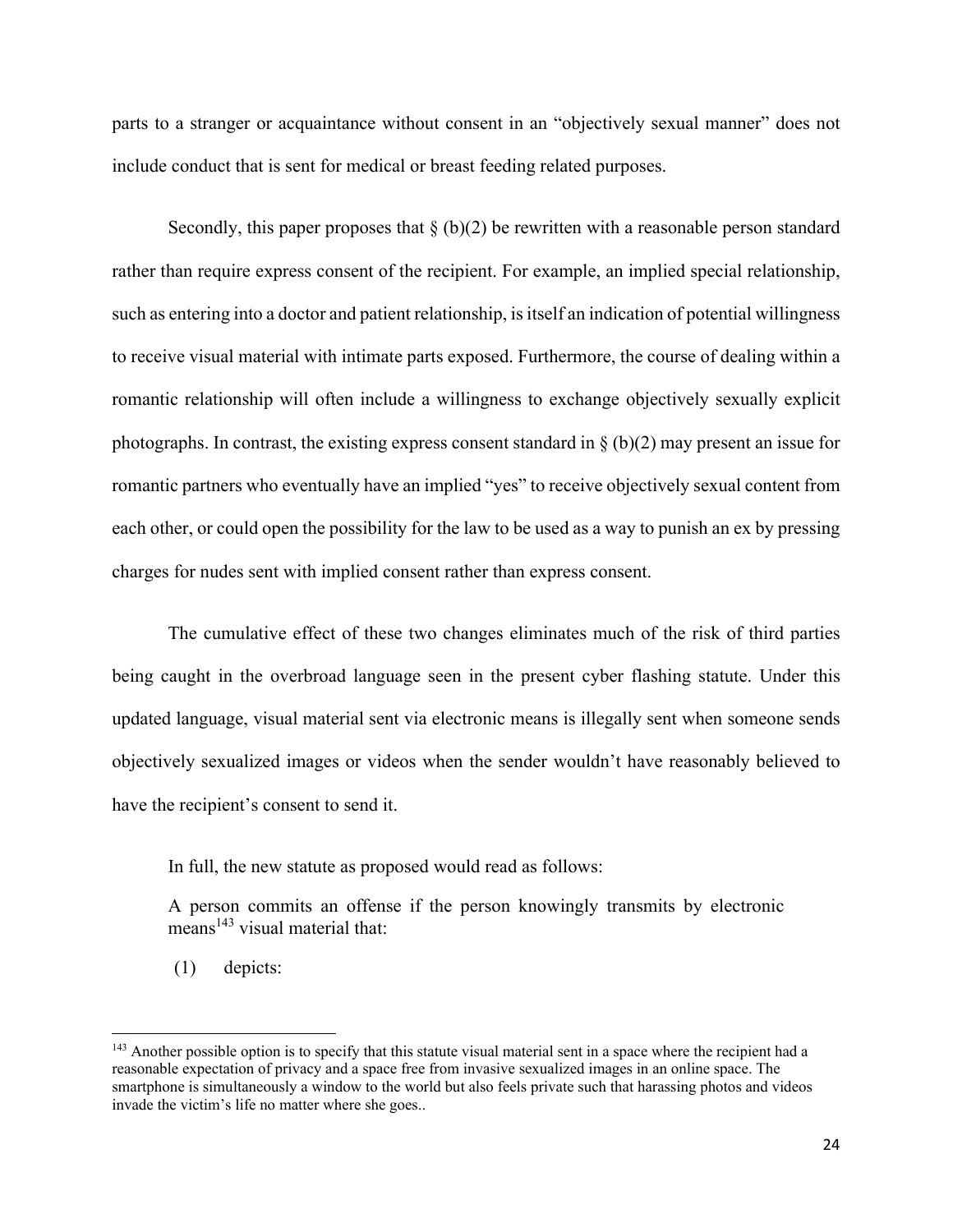- (A) any person engaging in objectively sexual conduct or with the person's intimate parts exposed in an objectively sexual manner; or
- (B) covered genitals of a male person that are in a discernibly turgid state and send in an objectively sexual manner; and
- (2) is not sent unless the sender reasonably believes that the consent of the recipient is given.

Although the language above improves the likelihood of success for the statute, there are some gendered considerations, elaborated on below, to legislating a remedy for this problem that merit some mention and discussion. First, there is a risk of some disproportionate effect on homosexual men. Men receiving unsolicited penis pictures are not as likely to experience the harm sought to be prevented and are also not as likely to understand there are potential harms they should be wary of when sending nude photographs, such as the recipient feeling violated, vulnerable, or threatened. Where men are both the sender and recipient of an unsolicited sexually explicit photo or video, both parties are more likely to view the interaction in a positive light, as described in the research above. Therefore, legislation that does not take gender into account could potentially have a disproportionate impact on gay men. Nevertheless, even with the current language, merely asking for consent before sending a photo or video is all is needed to avoid potential prosecution as well as protect against potential harm to someone male who may also feel violated by an unsolicited "flash" in certain contexts. In the context of Grindr, where such activity is common and more likely to be considered acceptable<sup>144</sup>, it could be argued that unsolicited penis pictures are part of the implied appropriate conduct among users of the app. Either way, while the data indicate that more men are comfortable with unsolicited nudes than women, not that all men everywhere are comfortable with the conduct and this law could help protect men as well.

<sup>144</sup> Tziallas, *supra* note 72.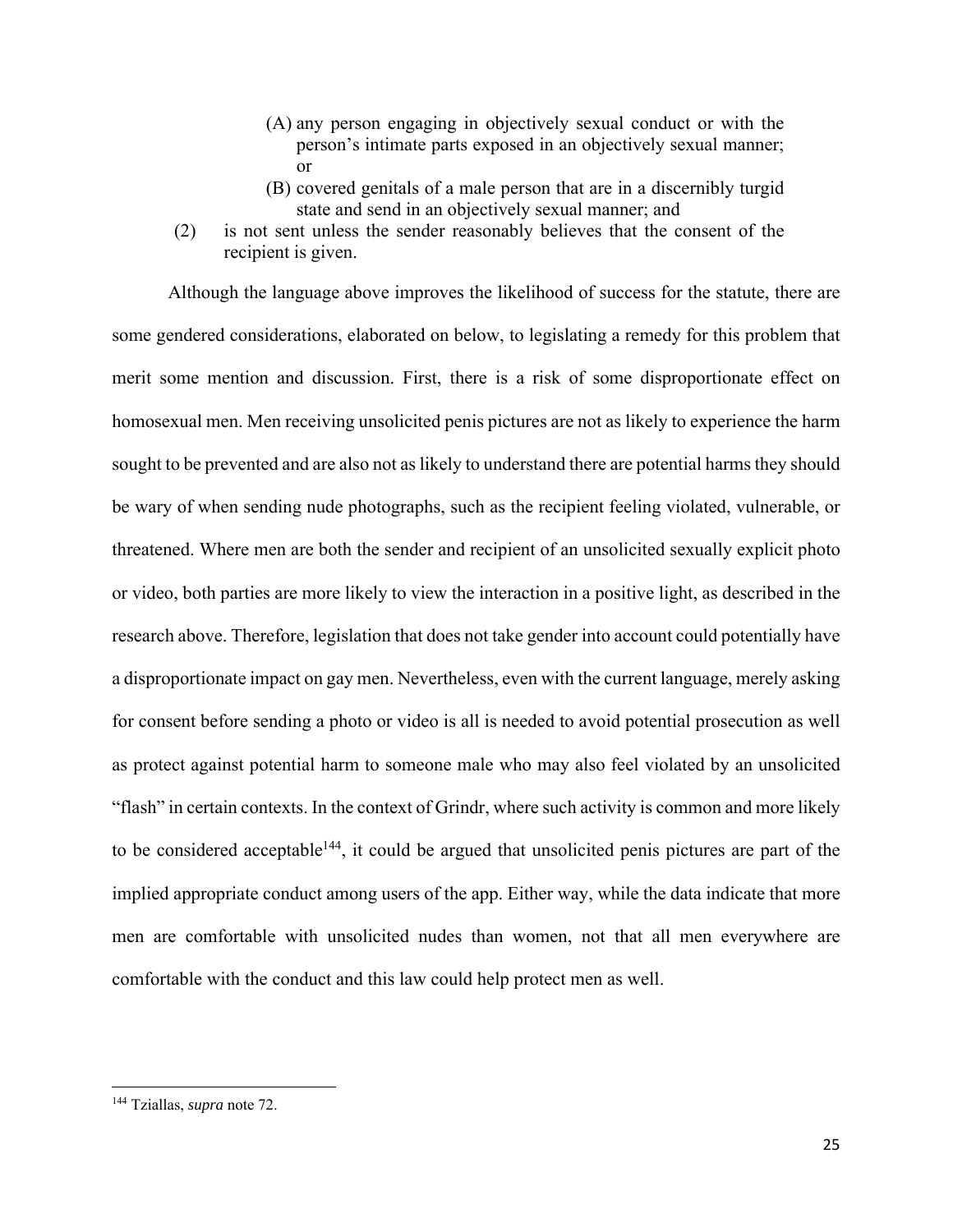Another gendered aspect of the potential law is a reasonableness standard on an issue where men and women differ greatly on their perception of what is reasonable. The data indicates that men and women are likely to have opposing views on the issue of whether an unsolicited photograph of a penis is desirable, disgusting, invasive, or funny. An objective reasonableness standard runs the risk of being treated differently depending on whether the reasonable person in question is male or female, and also on whether a jury is majority female or male. In the above proposed language, an objective standard asks what a reasonable person would think, but if that person is a reasonable man versus a reasonable woman, the answer bears a fair chance of having a different answer. As stated above, the benefits of curtailing the harm are likely worth that possibility.

When challenges are eventually brought against Texas Penal Code § 21.19, it is possible that other possible issues may be found in the statute. More time and thought should be given to a new standard. However, the proposed improvements herein should significantly improve the chances of overcoming a constitutional challenge for overbreadth. The most apparent remaining issue is that the statute could be considered a content based restriction on Frist Amendment speech and is therefore presumptively subject to strict scrutiny. While the problem might present itself as potentially solved by arguing that the content could be permissibly censorable as obscene, modern technology's rapid development should perhaps instead inspire a reexamination of when a photograph or video becomes an action rather than speech. The rise of smartphones has created new spheres of public and private interaction. Cyber flashing should be rightly viewed as technology enhanced indecent exposure. A proper remedy should exist for targets of cyber flashing who deserve to feel safe and welcome in the world around them.